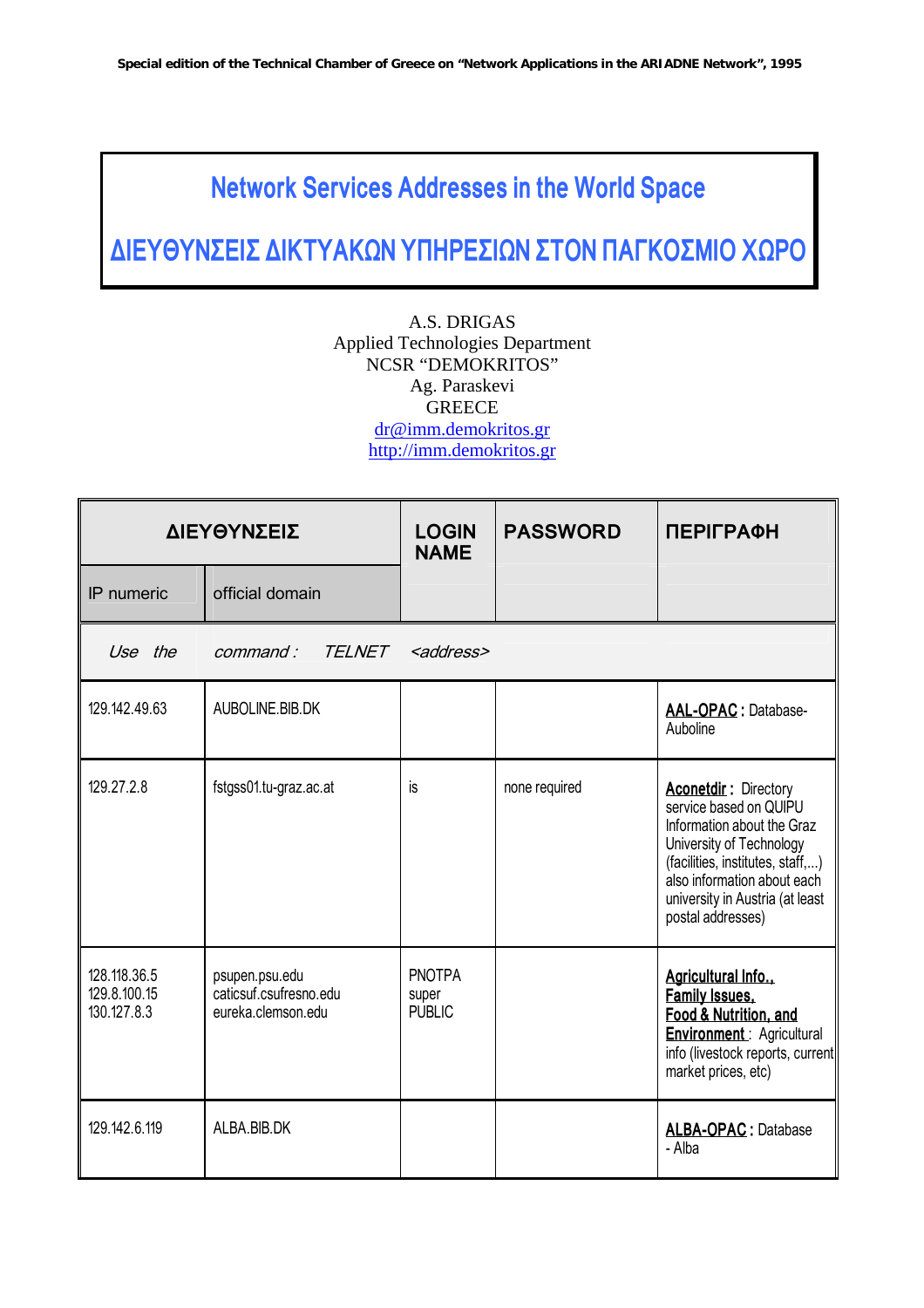| 130.150.102.33                       | atl.calstate.edu                                               | apa          |       | Am. Philos. Assoc.:<br><b>BBS</b> for APA                                                                                                                                                                                                                                |
|--------------------------------------|----------------------------------------------------------------|--------------|-------|--------------------------------------------------------------------------------------------------------------------------------------------------------------------------------------------------------------------------------------------------------------------------|
| 150.214.4.14[2]                      | SEVAX2.CICA.ES                                                 | <b>ALEPH</b> |       | ANDA-OPAC:<br>Database (Spain) To exit<br>type ADIOS                                                                                                                                                                                                                     |
| 130.206.10.214                       | BABEL.UAB.ES                                                   |              |       | <b>AUTO-OPAC</b>                                                                                                                                                                                                                                                         |
| 134.130.130.46 4321<br>128.146.37.78 | ouzo.rog.rwth-aachen.de 4321<br>solana.mps.ohio-state.edu 3200 | guest        |       | <b>Backgammon Servers:</b><br>Play Backgammon!                                                                                                                                                                                                                           |
| 157.138.207.250                      | <b>IUAVCD.UNINE.IT</b>                                         | biblio       | opac  | <b>BIB-OPAC:</b> You can<br>use a terminal that use<br>Kermit. You will find the<br>profile, prepared by IUAV<br>Central Library, in<br>/usr2/iuav-<br>net/mskermit.ini. If you make<br>this choice, you have to<br>choose vt290 as terminal<br>type and IBMKER for SBN. |
| 155.245.10.133                       | uk.ac.essex.solb1                                              | biron        | norib | <b>Biron:</b> Provides access to<br>comprehensive catalogue<br>and subject index of all<br>studies deposited with the<br><b>ESRC</b> Data Archive.                                                                                                                       |
| 192.54.81.128                        | pac.carl.org                                                   |              |       | <b>CARL</b> : Online database,<br>book reviews, magazine fax<br>delivery service.                                                                                                                                                                                        |
| 142.92.36.15                         | debra.dgbt.doc.ca                                              | chat         |       | <b>CHAT: Interactive AIDS &amp;</b><br>Epilepsy docs, simulated<br>conversation                                                                                                                                                                                          |
| 128.2.232.4 5000                     | valkyries.andrew.cmu.edu<br>5000                               |              |       | <b>Chess Server: Play/watch</b><br>real-time chess with human<br>opponents. Type 'help' for<br>help                                                                                                                                                                      |
| 130.84.216.5                         |                                                                |              |       | Data Bank OOSA                                                                                                                                                                                                                                                           |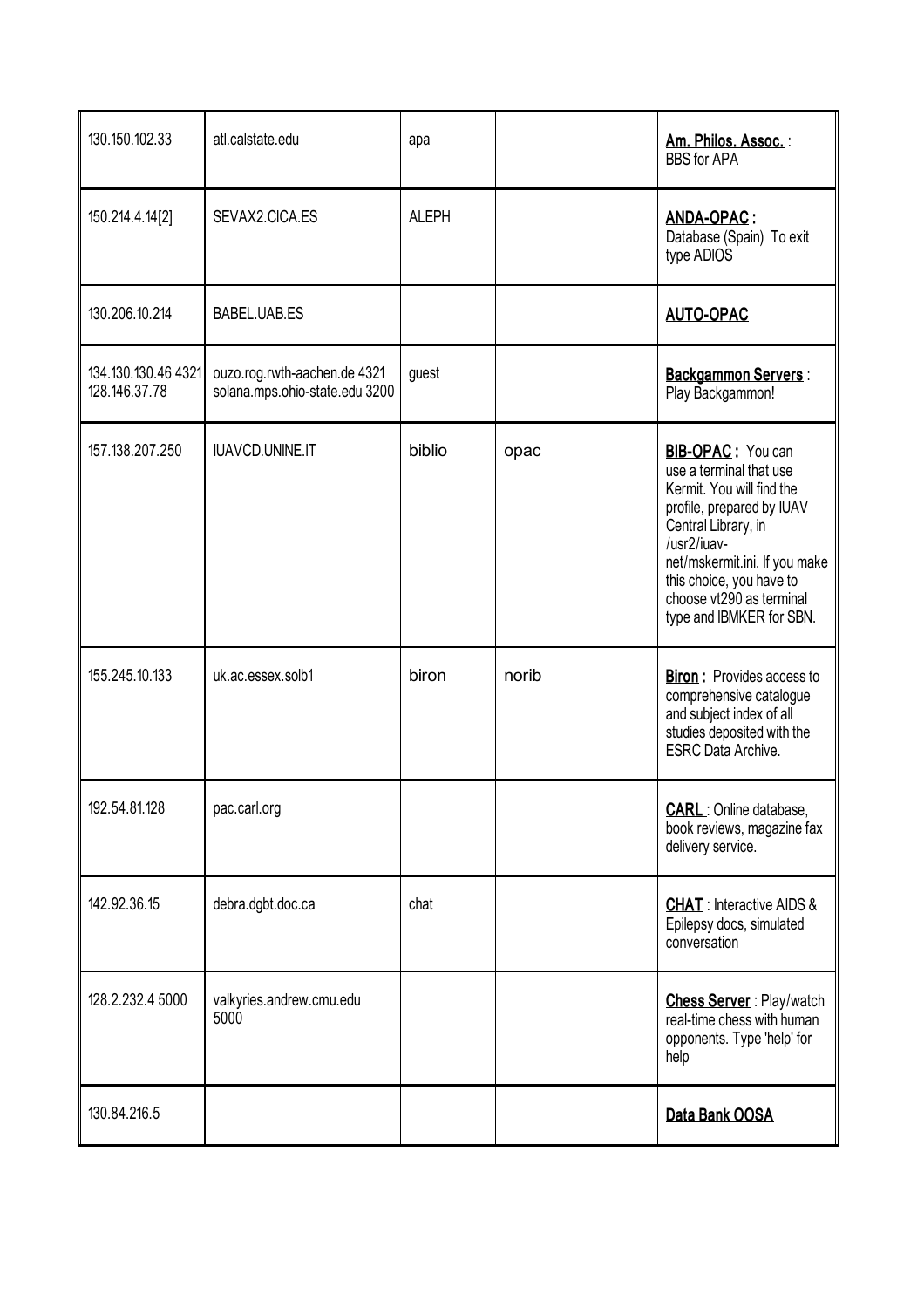| 129.170.16.11                          | ibrary.dartmouth.edu                              | connect<br>dante      |        | Dante Project : Divine<br>Comedy and reviews.                                                                                        |
|----------------------------------------|---------------------------------------------------|-----------------------|--------|--------------------------------------------------------------------------------------------------------------------------------------|
| 131.131.7.105<br>131.131.7.106         | duat.gtefsd.com<br>duats.gtefsd.com               | <last name=""></last> |        | <b>DUATS</b> : Aviation weather,<br>flight planning.<br>The first address is for<br>certified pilots, the second<br>for uncertified. |
| 130.14.10.123                          | etnet.nlm.nih.gov                                 | etnet                 |        | <b>Educational Tech: Forums</b><br>and discussion groups on<br>medical tech, and edu.                                                |
| 130.44.1.100                           | e-math.ams.com                                    | e-math                | e-math | E-Math: Am. Math. Soc.<br>bbs w/ software and<br>reviews.                                                                            |
| 150.148.8.48                           | fdabbs.fda.gov                                    | bbs                   |        | <b>FDA BBS</b> : News releases,<br>Aids info, consumer info                                                                          |
| 192.111.228.33                         | fedix.fie.com                                     | fedix                 |        | <b>FEDIX</b> : info. on<br>scholarships, minority<br>assistance, etc.                                                                |
| 129.22.8.38<br>192.55.234.27           | freenet-in-[a,b,c].cwru.edu<br>yfn.ysu.edu        | visitor               |        | Freenet: USA Today<br>Headline News, Sports,<br>etc                                                                                  |
| 141.212.99.9 3000                      | martini.eecs.umich.edu 3000                       |                       |        | Geographic Server: Info<br>by city or area code<br>(Population, Lat./Long.,<br>Elevation, etc).                                      |
| 152.61.192.54                          | glis.cr.usgs.gov                                  | guest                 |        | Global Land Info Sys. :<br>Land use maps of U.S.,<br>graphs/data of geological<br>info.                                              |
| 128.205.32.2 2000<br>128.235.1.10 2000 | callsign.cs.buffalo.edu 2000<br>ham.njit.edu 2000 |                       |        | Ham Radio Callbooks :<br>National ham radio call-sign<br>callbook.                                                                   |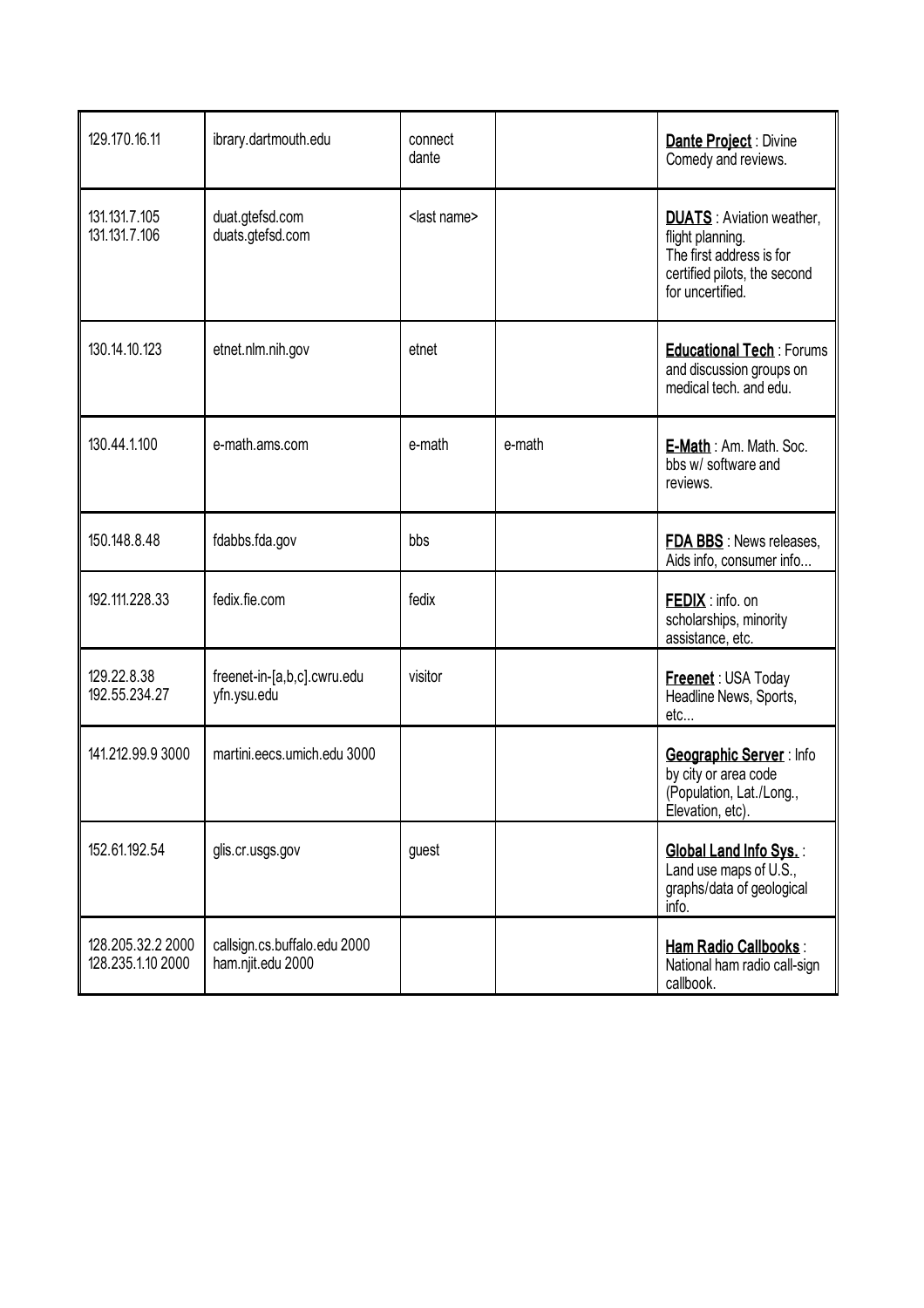| 134.84.132.4<br>128.143.22.36<br>128.255.40.201<br>131.144.8.206<br>128.174.33.160<br>134.121.1.40<br>132.236.108.5<br>140.186.65.25<br>129.27.2.4<br>150.203.84.20<br>137.186.128.11<br>146.155.1.16<br>130.83.55.75<br>157.100.45.2<br>130.208.165.63<br>155.253.1.40<br>192.36.125.2<br>129.16.221.40<br>143.53.2.5 | consultant.micro.umn.edu<br>gopher.virginia.edu<br>panda.uiowa.edu<br>grits.valdosta.peachnet.edu<br>gopher.uiuc.edu<br>wsuaix.csc.wsu.edu<br>fatty.law.cornell.edu<br>gopher.ora.com<br>finfo.tu-graz.ac.at<br>info.anu.edu.au<br>nstn.ns.ca<br>tolten.puc.cl<br>gopher.th-darmstadt.de<br>ecnet.ec<br>gopher.isnet.is<br>siam.mi.cnr.it<br>sunic.sunet.se<br>gdunix.gd.chalmers.se<br>info.brad.ac.uk | gopher<br>gwis<br>gopher<br>gopher<br>gopher<br>wsuinfo<br>gopher<br>gopher<br>info<br>gopher<br>fred<br>gopher<br>$\mathbf{H}$<br>$\mathbf{H}$<br>п<br>п<br>$\mathbf{H}$<br>info |                 | <b>Gopher: Offers: access</b><br>to other services, gophers,<br>documents, etc.<br>(CHILE)<br>(SWEDISH)      |
|------------------------------------------------------------------------------------------------------------------------------------------------------------------------------------------------------------------------------------------------------------------------------------------------------------------------|---------------------------------------------------------------------------------------------------------------------------------------------------------------------------------------------------------------------------------------------------------------------------------------------------------------------------------------------------------------------------------------------------------|-----------------------------------------------------------------------------------------------------------------------------------------------------------------------------------|-----------------|--------------------------------------------------------------------------------------------------------------|
| 128.32.201.46 6969<br>192.33.159.6 6969                                                                                                                                                                                                                                                                                | icsib18.icsi.Berkeley.EDU 6969<br>cnam.cnam.fr 6969                                                                                                                                                                                                                                                                                                                                                     | choose your<br>own                                                                                                                                                                | choose your own | <b>GO Server</b> : Join others and<br>play a game of GO.                                                     |
| 128.205.32.2 2000<br>128.235.1.10 2000                                                                                                                                                                                                                                                                                 | callsign.cs.buffalo.edu 2000<br>ham.njit.edu 2000                                                                                                                                                                                                                                                                                                                                                       |                                                                                                                                                                                   |                 | Ham Radio Callbooks :<br>National ham radio call-sign<br>callbook.                                           |
| 15.255.72.16                                                                                                                                                                                                                                                                                                           | hpcvbbs.cv.hp.com                                                                                                                                                                                                                                                                                                                                                                                       | new                                                                                                                                                                               |                 | <b>HP Calculator BBS: BBS</b><br>for HP Calc. users, with chat<br>mode.                                      |
| 147.225.1.51                                                                                                                                                                                                                                                                                                           | hpcwire.ans.net                                                                                                                                                                                                                                                                                                                                                                                         | hpcwire                                                                                                                                                                           |                 | Hpcwire: Excellent menu-<br>driven information searches.                                                     |
| 128.233.3.1<br>150.203.84.20                                                                                                                                                                                                                                                                                           | access.usask.ca<br>info.anu.edu.au                                                                                                                                                                                                                                                                                                                                                                      | hytelnet                                                                                                                                                                          |                 | Hytelnet Server: univ. &<br>library catalogues around the<br>world.                                          |
| 128.6.26.25                                                                                                                                                                                                                                                                                                            | info.rutgers.edu                                                                                                                                                                                                                                                                                                                                                                                        |                                                                                                                                                                                   |                 | INFO - Rutgers CWIS:<br>(Dictionary, Thesurus,<br>Quotations Database)<br>Recommend select<br><b>LIBRARY</b> |
| 129.69.1.12                                                                                                                                                                                                                                                                                                            | rusinfo.rus.uni-stuttgart.de                                                                                                                                                                                                                                                                                                                                                                            | info                                                                                                                                                                              |                 | Info/Software Server:<br>journals, unix stuff, recipes,<br>online cookbook, etc.                             |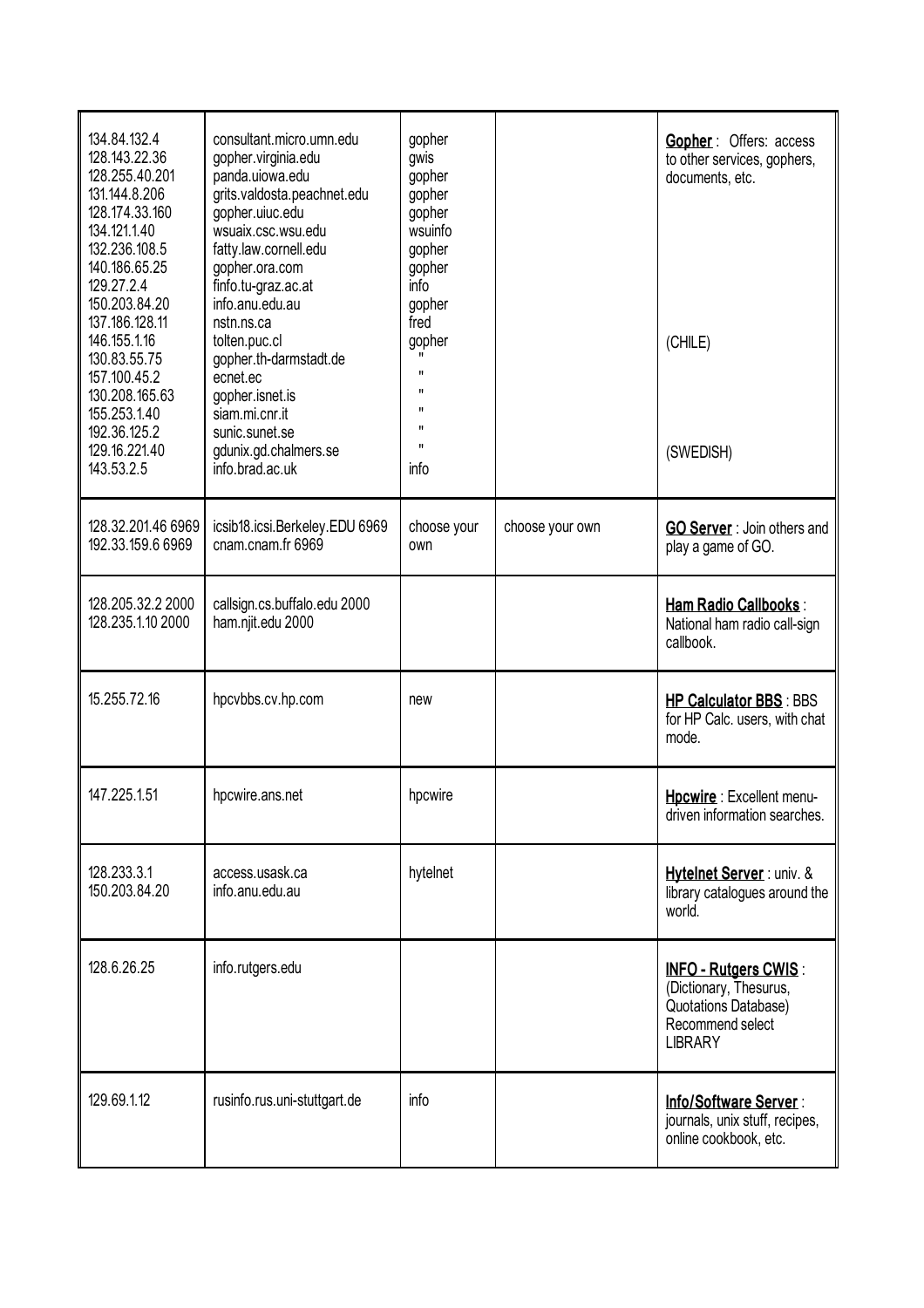| 130.60.64.3                                             | tso.unizh.ch                                                                            |             | Inf-uni-zh: Information<br>service about the University<br>Zurich.                                                         |
|---------------------------------------------------------|-----------------------------------------------------------------------------------------|-------------|----------------------------------------------------------------------------------------------------------------------------|
| 128.255.44.2                                            | ipsm.biz.uiowa.edu                                                                      |             | lowa Politcl. Stk Mkt :<br>Buy & sell shares in political<br>candidates. (Non profit<br>research proj.)                    |
| 128.255.44.2                                            | ipsm.biz.uiowa.edu                                                                      |             | lowa Politcl. Stk Mkt : Buy<br>& sell shares in political<br>candidates. (Non profit<br>research proj.)                    |
| 128.2.54.2<br>131.130.39.10 6668<br>192.68.174.240 9999 | bradenville.andrew.cmu.edu<br>ircclient.itc.univie.ac.at 6668<br>irc.ibmpcug.co.uk 9999 |             | <b>IRC Telnet Client: Internet</b><br>Relay Chat access, like a CB<br>on the computer.                                     |
| 128.95.32.61                                            | isaac.engr.washington.edu                                                               |             | <b>ISAAC</b> : Info. System for<br>Advanced Academic<br>Computing, for IBM users.                                          |
| 137.113.10.35                                           | liberty.uc.wlu.edu                                                                      | lawlib      | Law Library : Law libraries<br>and legal research. Offers<br>copies of laws for each<br>state, computer laws, and<br>more! |
| 128.59.176.78                                           | sparc-1.law.columbia.edu                                                                | lawnet      | LawNet: Law/Judicial info<br>and catalogs access.                                                                          |
| 192.65.218.43                                           | dra.com                                                                                 |             | <b>Library of Congress:</b><br>COPY of Library of<br>Congress (Assumes terminal<br>is emulating a vt100).                  |
| 140.160.240.11<br>150.203.84.20                         | nessie.cc.wwu.edu<br>info.anu.edu.au                                                    | <b>LIBS</b> | <b>LIBS</b> : Access to nearly all<br>online services seen in this<br>list.                                                |
| 192.101.147.11                                          | lpi.jsc.nasa.gov                                                                        |             | Lunar/Planet. Instit. :<br>Resources on Geology,<br>Geophys, Astron.,<br>Astrophys.                                        |
| 130.237.122.20                                          | medline.MIC.KI.SE                                                                       |             | <b>Mic</b>                                                                                                                 |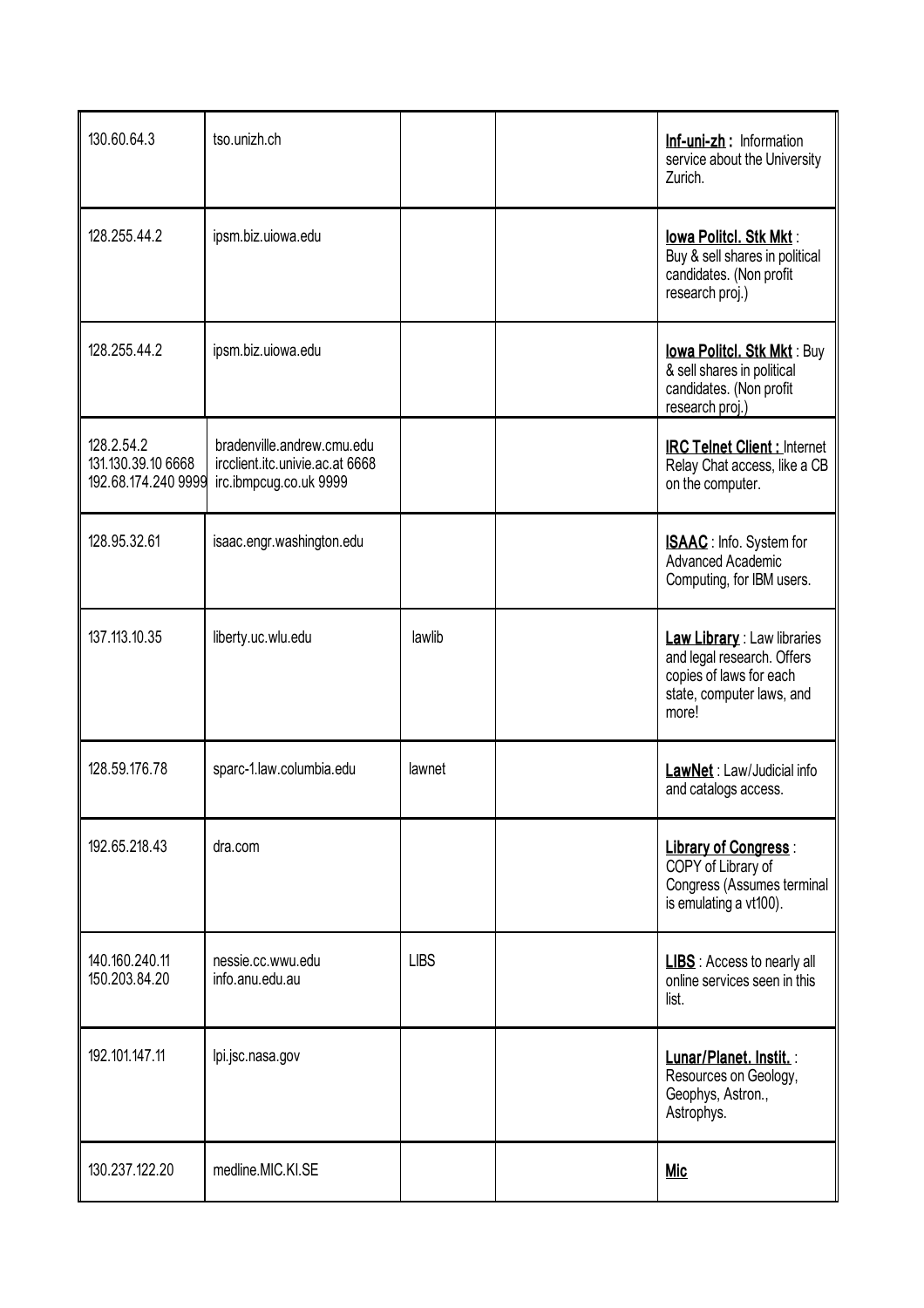| 18.43.0.177                                                                                                                     | michael.ai.mit.edu                                                                                                                                                  | guest   |      | <b>MicroMUSE: Educational</b><br>Multi-User Simulated<br>Environment.                               |
|---------------------------------------------------------------------------------------------------------------------------------|---------------------------------------------------------------------------------------------------------------------------------------------------------------------|---------|------|-----------------------------------------------------------------------------------------------------|
| 192.111.228.33                                                                                                                  | fedix.fie.com                                                                                                                                                       | molis   |      | <b>MOLIS</b> : Minority Online<br>Information Service.                                              |
| 138.40.11.1<br>138.40.21.1<br>138.40.31.1<br>138.40.41.1                                                                        |                                                                                                                                                                     | mono    | mono | Monochrome : Multi-user<br>messaging system (w/ chat<br>& MUDs)                                     |
| 192.149.89.61                                                                                                                   | spacelink.msfc.nasa.gov                                                                                                                                             |         |      | <b>NASA SpaceLink: Latest</b><br>NASA news, including<br>shuttle launches and satellite<br>updates. |
| 128.55.160.162                                                                                                                  | nebbs.nersc.gov                                                                                                                                                     | guest   |      | <b>Nat'l Education BBS: A</b><br>limited-access system for<br>NESP educators.                       |
| 134.4.10.118                                                                                                                    | ned.ipac.caltech.edu                                                                                                                                                | ned     |      | <b>NED: NASA Extragalactic</b><br>Database.                                                         |
| 128.138.243.151<br>134.84.132.7<br>138.26.64.4<br>192.82.215.92<br>139.130.4.6<br>146.155.1.43<br>192.108.131.11<br>155.198.5.3 | bruno.cs.colorado.edu<br>mudhoney.micro.umn.edu<br>redmont.cis.uab.edu<br>netfind.oc.com<br>archie.au<br>malloco.ing.puc.cl<br>sun.uakom.cs<br>monolith.cc.ic.ac.uk | netfind |      | <b>Netfind User Lookup:</b><br>Given a name and<br>org./school, finds a user for<br>you             |
| 130.202.92.50                                                                                                                   | newton.dep.anl.gov                                                                                                                                                  |         |      | Newton: Gov't BBS for<br>those teaching or studying<br>science, CS, math.                           |
| 128.121.50.7                                                                                                                    | nisc.jvnc.net                                                                                                                                                       | nicol   |      | <b>NICOL</b> : Access to internet<br>resources, Elec. Publishing<br>Service.                        |
| 128.183.10.3                                                                                                                    | dftnic.gsfc.nasa.gov                                                                                                                                                | dftnic  |      | <b>NICOLAS</b> : Network Info.<br>Center On-Line Aid System.                                        |
| 128.59.64.40 119<br>129.69.1.12<br>130.133.4.250 119                                                                            | sol.ctr.columbia.edu 119<br>rusmv1.rus.uni-stuttgart.de 119<br>news.fu-berlin.de 119                                                                                |         |      | <b>NNTP</b> News Servers:<br>Telnetable access to post to<br>the Usenet news.                       |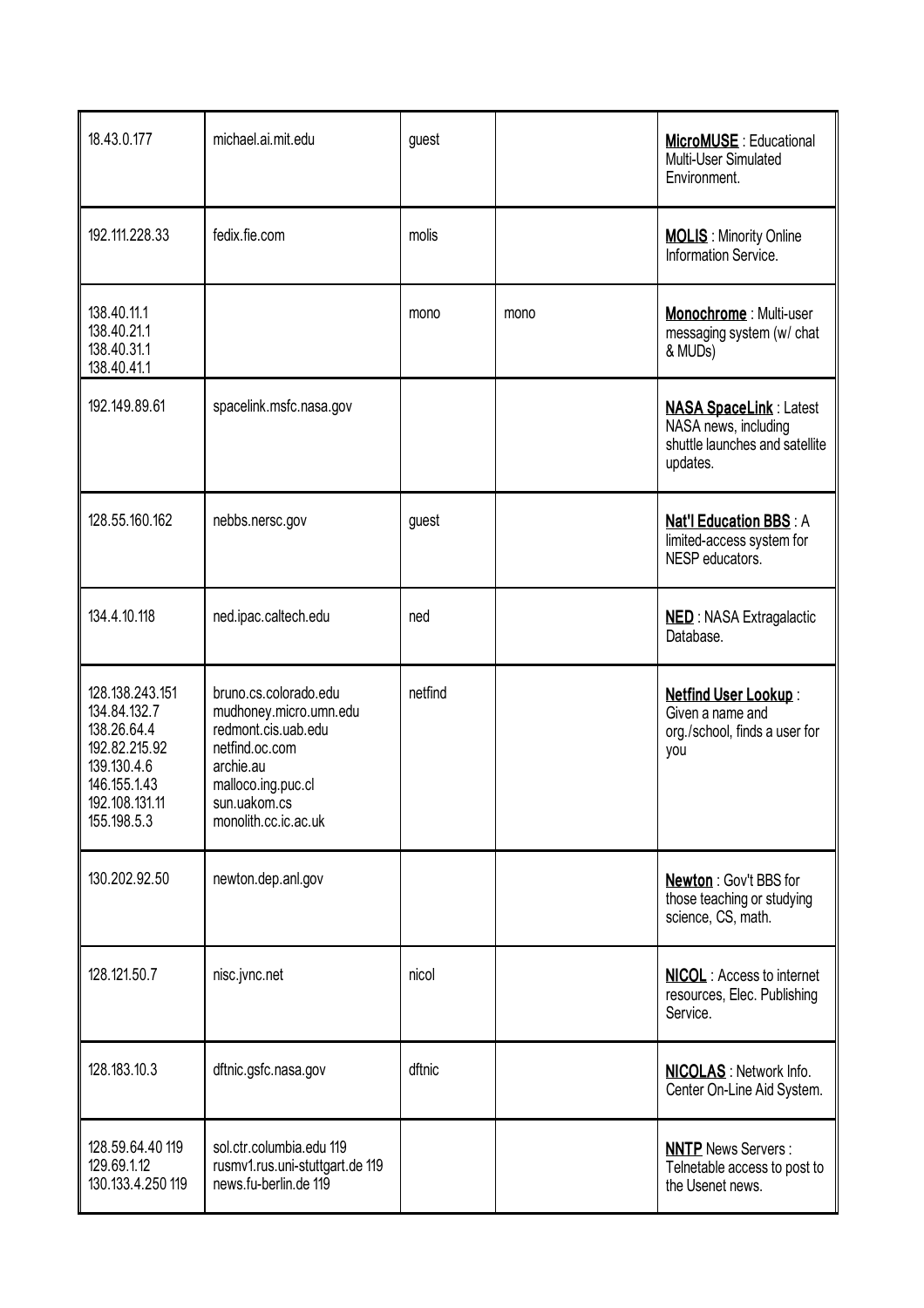| 140.90.235.10                                                                                                                                                                                                                                                                 | nodc.nodc.noaa.gov                          | <b>NOAADIR</b>                                                                                                            |               | <b>NOAA</b> : Nat'l Oceanic and<br>Atmos, Admin. Lots of data!                                                                                                   |
|-------------------------------------------------------------------------------------------------------------------------------------------------------------------------------------------------------------------------------------------------------------------------------|---------------------------------------------|---------------------------------------------------------------------------------------------------------------------------|---------------|------------------------------------------------------------------------------------------------------------------------------------------------------------------|
| 128.183.36.25<br>128.183.36.23                                                                                                                                                                                                                                                | nssdc.gsfc.nasa.gov<br>nssdca.gsfc.nasa.gov | nodis<br>nodis                                                                                                            |               | <b>NODIS:</b> Menu-driven<br>access to Nat'l Space<br>Science Data Center                                                                                        |
| 128.183.112.71                                                                                                                                                                                                                                                                | nsinic.gsfc.nasa.gov                        | nsinic                                                                                                                    |               | <b>NONA</b> : Nasa Science<br>Internet Online Network Aid.                                                                                                       |
| 130.199.112.132                                                                                                                                                                                                                                                               | bnlnd2.dne.bnl.gov                          | nndc                                                                                                                      |               | <b>Nuclear Data Center:</b><br>National nuclear data.                                                                                                            |
| 128.175.24.1                                                                                                                                                                                                                                                                  | delocn.udel.edu                             | info                                                                                                                      |               | Oceanic Info. Center                                                                                                                                             |
| 130.253.192.68                                                                                                                                                                                                                                                                | nyx.cs.du.edu                               | new                                                                                                                       |               | <b>Public-Access Unix: Free</b><br>account, with access to<br>various UNIX features.                                                                             |
| 129.127.40.3<br>130.194.2.68<br>130.102.128.43<br>129.78.64.15<br>134.184.11.4<br>129.142.96.53<br>128.214.6.100<br>134.226.32.17<br>131.114.2.5<br>130.206.1.3<br>150.214.4.4<br>147.83.41.13<br>130.206.73.15<br>130.239.16.15<br>130.59.1.40<br>128.86.8.56<br>128.86.8.56 |                                             | fred<br>dua<br>ds<br>dua<br>de<br>fred<br>directorio<br>directorio<br>directorio<br>directorio<br>de<br>dua<br>dua<br>idm |               | Pub-dir:<br>Australia<br>Belgium<br><b>Denmark</b><br>Finland<br>Ireland<br>Italy<br>Spain<br>Sweden<br>Switzerland<br>Paradise (Enquires)<br>Paradise (Manager) |
| 35.1.48.150<br>35.208.17.4                                                                                                                                                                                                                                                    | hermes.merit.edu<br>m-net.ann-arbor.mi.us   | newuser                                                                                                                   |               | <b>Public-Access Unix:</b><br>(Which host: um-m-net<br>Enter 'g' for guest.)                                                                                     |
| 192.76.176.2                                                                                                                                                                                                                                                                  | cadmus2.dfn.de                              | qom                                                                                                                       | none required | QOM : Conferences on<br>several DFN- and network<br>related topics.                                                                                              |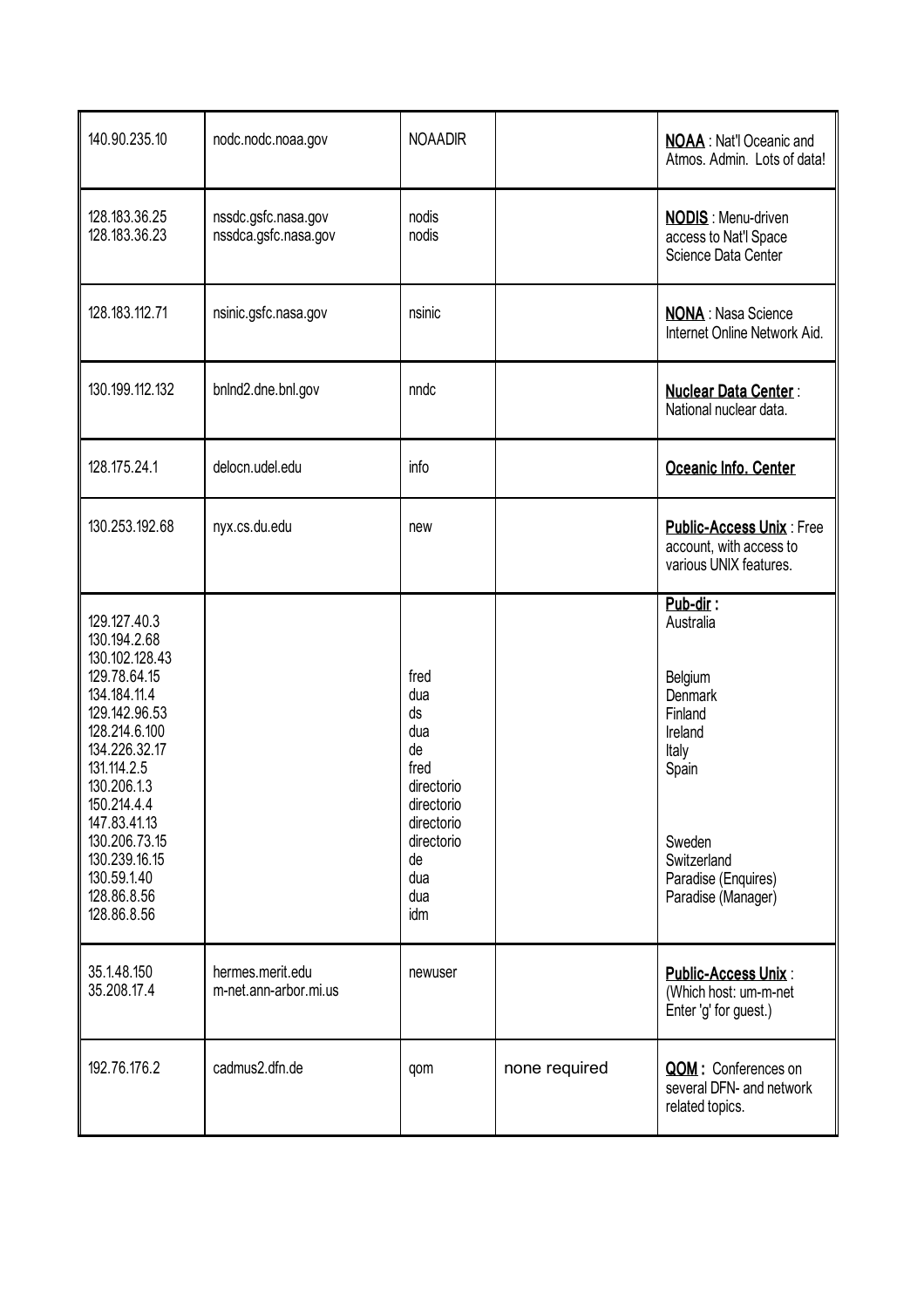| 129.186.99.13                                                                                    | isn.rdns.iastate.edu                                                                                     | querri   |     | <b>QUERRI</b> : Questions on<br>Univ. Extension. Regional<br>Research Info.                                                                                |
|--------------------------------------------------------------------------------------------------|----------------------------------------------------------------------------------------------------------|----------|-----|------------------------------------------------------------------------------------------------------------------------------------------------------------|
| 129.162.150.99<br>540                                                                            | espsun.space.swri.edu 540                                                                                |          |     | <b>SDDAS: SW Research</b><br>Data Display & Analysis<br>Center.                                                                                            |
| 128.252.120.1                                                                                    | wugate.wustl.edu                                                                                         | services |     | <b>SERVICES:</b> Access to<br>nearly every listed service!                                                                                                 |
| 192.67.194.33                                                                                    | askhp.ask.uni-karlsruhe.de                                                                               | ask      | ask | Software Server (ASK):<br>On-line software search.                                                                                                         |
| 128.119.50.48                                                                                    | spacemet.phast.umass.edu                                                                                 |          |     | SpaceMet: Science/space<br>bbs about space exploration<br>w/ info from NASA.                                                                               |
| 128.138.129.83<br>859<br>128.138.129.83<br>860<br>128.138.129.83<br>862<br>128.138.129.83<br>863 | culine.colorado.edu 859<br>culine.colorado.edu 860<br>culine.colorado.edu 862<br>culine.colorado.edu 863 |          |     | <b>Sports Schedules NBA</b><br><b>NHL</b><br><b>MLB</b><br><b>NFL</b><br>offers: Sports schedules on-<br>line. help for help, return for<br>today's games. |
| 128.150.195.40                                                                                   | stis.nsf.gov                                                                                             | public   |     | STIS: Science &<br>Technology Information<br>System.                                                                                                       |
| 192.160.13.1                                                                                     | a2i.rahul.net                                                                                            | guest    |     | <b>Stock Market Report:</b><br>Public access unix for a fee,<br>market report is free!                                                                     |
| 128.141.8.248<br>2002                                                                            | nelsons.cern.ch 2002                                                                                     |          |     | Trade Wars: Play the<br>online multiplayer game on<br>Trade Wars World BBS.                                                                                |
| 128.8.10.29                                                                                      | info.umd.edu                                                                                             | info     |     | <b>UMD Info Database: Info.</b><br>docs on many subjects, incl.<br>Supr. Crt Decisions                                                                     |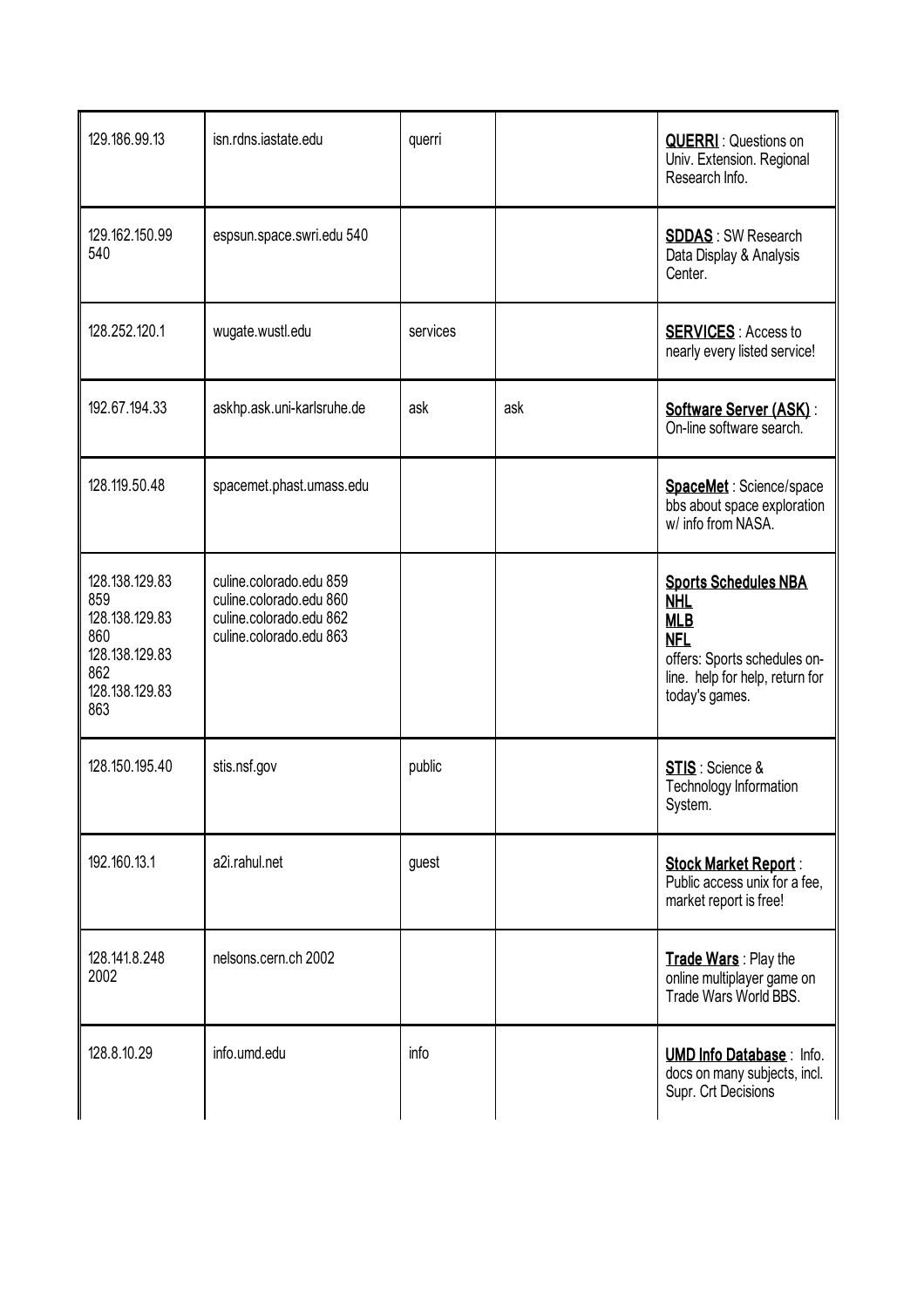| 152.2.22.80                                                                     | launchpad.unc.edu                                                                          | launch                                    |                | <b>UNC BBS: Access to</b><br>Library of Congress &<br>nationwide libs                                                                |
|---------------------------------------------------------------------------------|--------------------------------------------------------------------------------------------|-------------------------------------------|----------------|--------------------------------------------------------------------------------------------------------------------------------------|
| 192.31.181.1<br>128.200.15.2<br>152.2.22.81<br>128.89.1.178<br>128.214.6.100    | quake.think.com<br>SWAIS.CWIS.UCI.EDU<br>sunsite.unc.edu<br>nnsc.nsf.net<br>wais.funet.fi  | wais or swais<br>п<br>$\blacksquare$<br>п |                | <b>WAIStation: Wide Area</b><br>Info. Service.                                                                                       |
| 141.212.196.177                                                                 | downwind.sprl.umich.edu 3000                                                               |                                           |                | <b>Weather Service:</b><br>City/State forecasts, ski<br>conditions, earthquake<br>reports, etc.                                      |
| 129.79.254.191 2627                                                             | cs.indiana.edu 2627                                                                        |                                           |                | Webster:<br>Dictionary/Spelling service.<br>Type "HELP" for info. (ALL<br>CAPS!)                                                     |
| 192.112.36.5                                                                    | nic.ddn.mil<br>regulus.cs.bucknell.edu 185                                                 | whois                                     |                | <b>Whois Services:</b><br>(Knowbot Info Serv.) offers:<br>Way to find internet address<br>given a keyword.                           |
| 128.235.1.43<br>132.236.108.5<br>128.141.201.74<br>128.214.6.100<br>128.139.4.3 | eies2.njit.edu<br>FATTY.LAW.CORNELL.EDU<br>info.cern.ch<br>info.funet.fi<br>vms.huji.ac.il | <b>WWW</b>                                |                | World-Wide Web:<br>(USA [NJ])<br>(SWISS)<br>(FINLAND)<br>(ISRAEL)<br>offers: Access to various<br>documents, lists, and<br>services. |
| 130.73.108.11                                                                   | elib.zib-berlin.de                                                                         | elib                                      |                | ZIB Electronic Libr.<br>Library of software, links to<br>other libraries.                                                            |
| <b>MAIN</b>                                                                     | <b>ARCHIE SERVERS</b>                                                                      | (Use the                                  | command TELNET | or FTP <address>)</address>                                                                                                          |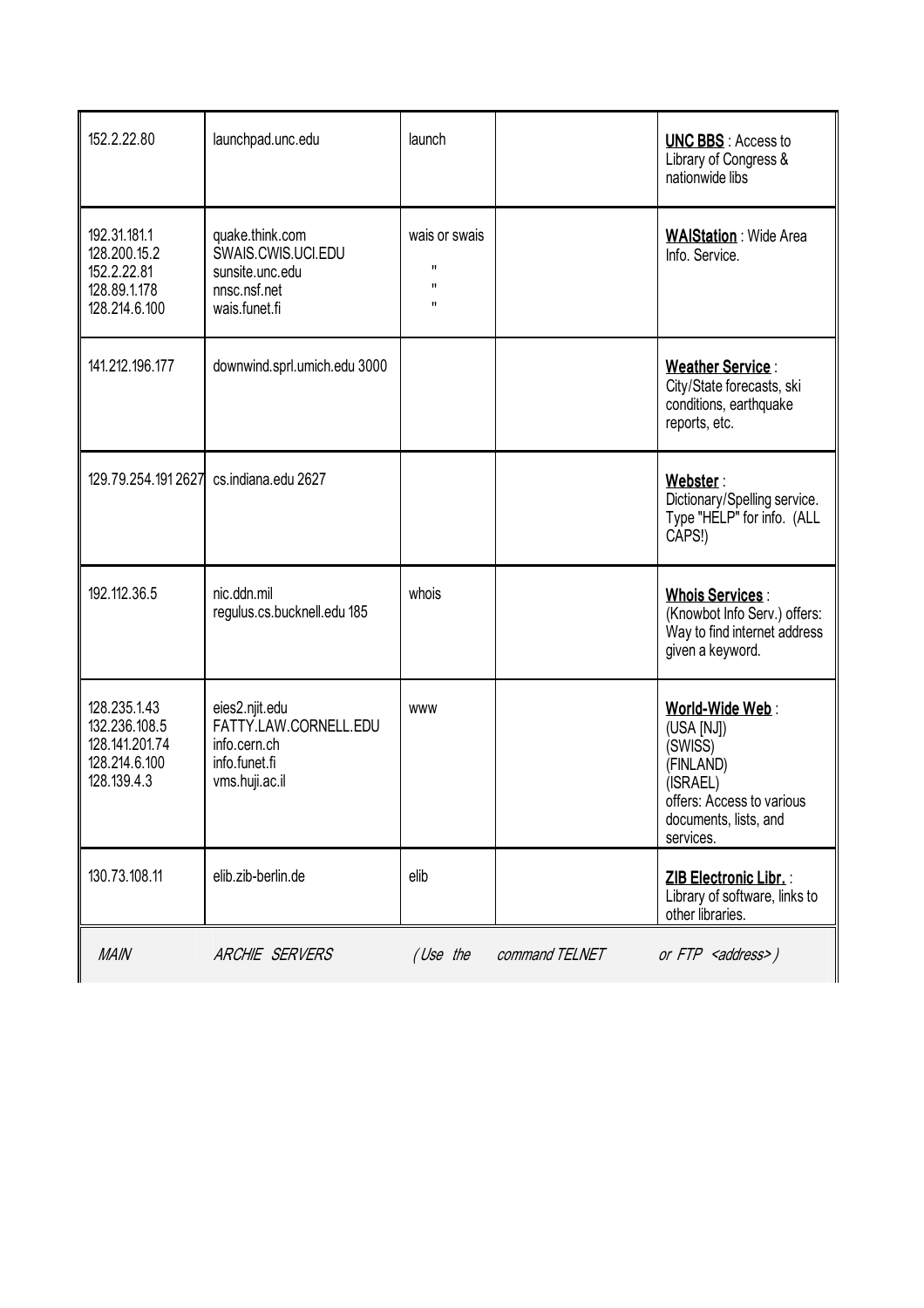| 139.130.4.6<br>128.214.6.100<br>130.83.128.111<br>132.65.6.5<br>133.4.3.6<br>163.239.1.11<br>130.54.20.1<br>130.195.9.4<br>140.115.19.24<br>146.169.11.3<br>128.167.254.179<br>129.93.1.14<br>147.225.1.2<br>128.6.18.15<br>130.240.18.4 | archie.au<br>(Aussie)<br>archie.funet.fi<br>(Finland)<br>archie.th-darmstadt.de (GER.)<br>archie.cs.huji.ac.il<br>(Israel)<br>archie.wide.ad.jp<br>(Japanese)<br>archie.sogang.ac.kr (Korean)<br>archie.kuis.kyoto-u.ac.jp<br>(JAPAN)<br>archie.nz<br>(New Zealand)<br>archie.ncu.edu.tw<br>(TWN)<br>archie.doc.ic.ac.uk(UK/Ireland)<br>archie.sura.net (USA [MD])<br>archie.unl.edu<br>(USA [NE])<br>archie.ans.net<br>$(USA$ $[NY])$<br>archie.rutgers.edu (USA [NJ])<br>archie.luth.se<br>(Sweden) | archie<br>п<br>п<br>$\mathbf{H}$<br>$\mathbf{H}$<br>п<br>п<br>$\mathbf{H}$<br>$\mathbf{H}$<br>$\mathbf{H}$<br>п<br>п<br>п<br>π | archie<br>π<br>π<br>$\mathbf{H}$<br>$\mathbf{H}$<br>$\mathbf{H}$<br>$\mathbf{H}$<br>п<br>$\mathbf{H}$<br>$\mathbf{H}$<br>$\mathbf{H}$<br>$\mathbf{H}$<br>π<br>π | <b>Archie</b> : Searches all ftp<br>sites for any program you<br>want.                                                       |
|------------------------------------------------------------------------------------------------------------------------------------------------------------------------------------------------------------------------------------------|-------------------------------------------------------------------------------------------------------------------------------------------------------------------------------------------------------------------------------------------------------------------------------------------------------------------------------------------------------------------------------------------------------------------------------------------------------------------------------------------------------|--------------------------------------------------------------------------------------------------------------------------------|-----------------------------------------------------------------------------------------------------------------------------------------------------------------|------------------------------------------------------------------------------------------------------------------------------|
| the<br>Use                                                                                                                                                                                                                               | <b>FINGER</b><br>command:                                                                                                                                                                                                                                                                                                                                                                                                                                                                             | <address></address>                                                                                                            |                                                                                                                                                                 |                                                                                                                              |
|                                                                                                                                                                                                                                          | aurora@xi.uleth.ca<br>aurora@142.66.3.29                                                                                                                                                                                                                                                                                                                                                                                                                                                              |                                                                                                                                |                                                                                                                                                                 | <b>Auroral Activity:</b><br>warnings/watches/sightings,<br>updated hourly.                                                   |
|                                                                                                                                                                                                                                          | jtchern@ocf.berkeley.edu                                                                                                                                                                                                                                                                                                                                                                                                                                                                              |                                                                                                                                |                                                                                                                                                                 | <b>Baseball Scores:</b><br>for scores/standings<br>The latter will subscribe you<br>to receive Major League<br>scores daily! |
|                                                                                                                                                                                                                                          | buckmr@aix.rpi.edu                                                                                                                                                                                                                                                                                                                                                                                                                                                                                    |                                                                                                                                |                                                                                                                                                                 | <b>Billboard Charts:</b><br>U.S. Top Pop singles for the<br>week.                                                            |
| 128.95.16.50                                                                                                                                                                                                                             | quake@geophys.washington.<br>edu                                                                                                                                                                                                                                                                                                                                                                                                                                                                      |                                                                                                                                |                                                                                                                                                                 | <b>Earthquake Info: Recent</b><br>quake info (location, time,<br>magnitude, etc.)                                            |
|                                                                                                                                                                                                                                          | nasanews@space.mit.edu                                                                                                                                                                                                                                                                                                                                                                                                                                                                                |                                                                                                                                |                                                                                                                                                                 | <b>NASA Headline News:</b><br>Daily press releases from<br>NASA.                                                             |
|                                                                                                                                                                                                                                          | forecast@typhoon.atmos.colos<br>tate.edu<br>forecast@129.82.107.24                                                                                                                                                                                                                                                                                                                                                                                                                                    |                                                                                                                                |                                                                                                                                                                 | <b>Tropicl Strm Forecast:</b><br>Seasonal forecast for Atl.<br>Ocn.                                                          |
| Use the                                                                                                                                                                                                                                  | <b>FTP</b><br>command:                                                                                                                                                                                                                                                                                                                                                                                                                                                                                | <address></address>                                                                                                            |                                                                                                                                                                 |                                                                                                                              |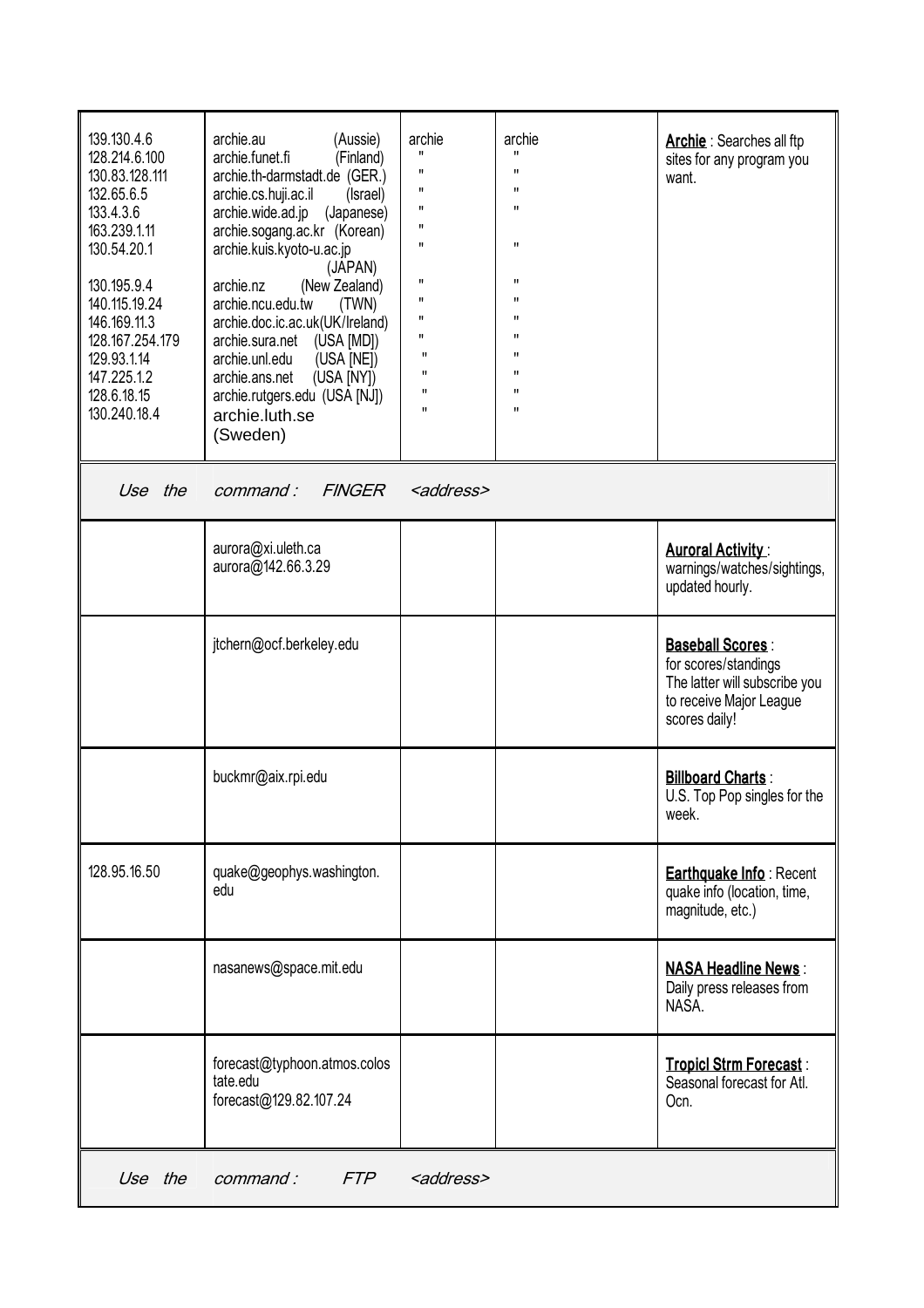| Υπάρχει ένας<br>Τα υπόλοιπα | πολύ μεγάλος αριθμός από<br>μπορούν να βρεθούν μέσα | FTP sites.<br>απο archie | Εδώ παρουσιάζονται<br>servers με την εντολή | μόνο ορισμένα.<br>list.                                                                                                                                                                       |
|-----------------------------|-----------------------------------------------------|--------------------------|---------------------------------------------|-----------------------------------------------------------------------------------------------------------------------------------------------------------------------------------------------|
|                             | ftp.santafe.edu<br>ftp.sura.net                     | anonymous                | your email address                          | 4M Chat Client: FTP and<br>then compile the chat<br>prorgam from this site. (cd<br>pub/misc). Get file<br>pub/nic/agricultural.list it<br>contains agricultural e-mail<br>lists and services. |
| 130.239.1.21                |                                                     | anonymous                | your email address                          | <b>Basun</b> : Is the<br>information database of<br><b>SUNET</b>                                                                                                                              |
| 130.59.1.40                 |                                                     | cosine                   | your e-mail<br>address or name              | <b>COSINE</b> : Information<br>about the COSINE-MHS<br>project. The information is<br>primarily directed to the<br>national MHS managers.                                                     |
| 129.142.6.74                | ftp.denet.dk                                        | ftp                      | your email address                          | Denet-file: 386BSD,<br>CERT, GNU, ISODE,<br>Linux, MIB, TEX, X11,<br>and information systems.                                                                                                 |
| 131.152.1.7                 | bioftp.unibas.ch                                    | anonymous                | your email address                          | <b>EMBnet:</b> is a computer<br>network for the Europian<br>Molecular Biology and<br>biotechnology research<br>community.                                                                     |
| 130.235.132.89              | ftp.lu.se                                           | anonymous                | your email address                          | <b>FTP-data: Contains</b><br>programms and data<br>about ftp sites, graphics,<br>Macintosh, network<br>references.                                                                            |
| 130.235.133.7               | p6xje.ldc.lu.se                                     | anonymous                | your email address                          | FTP-msdos: The data<br>base contains information<br>(programs and data),<br>such us graphics, NCSA<br>telnet 2.2ds, PC<br>networking, Windows-3<br>utilities, etc.                            |

 $\dot{a}$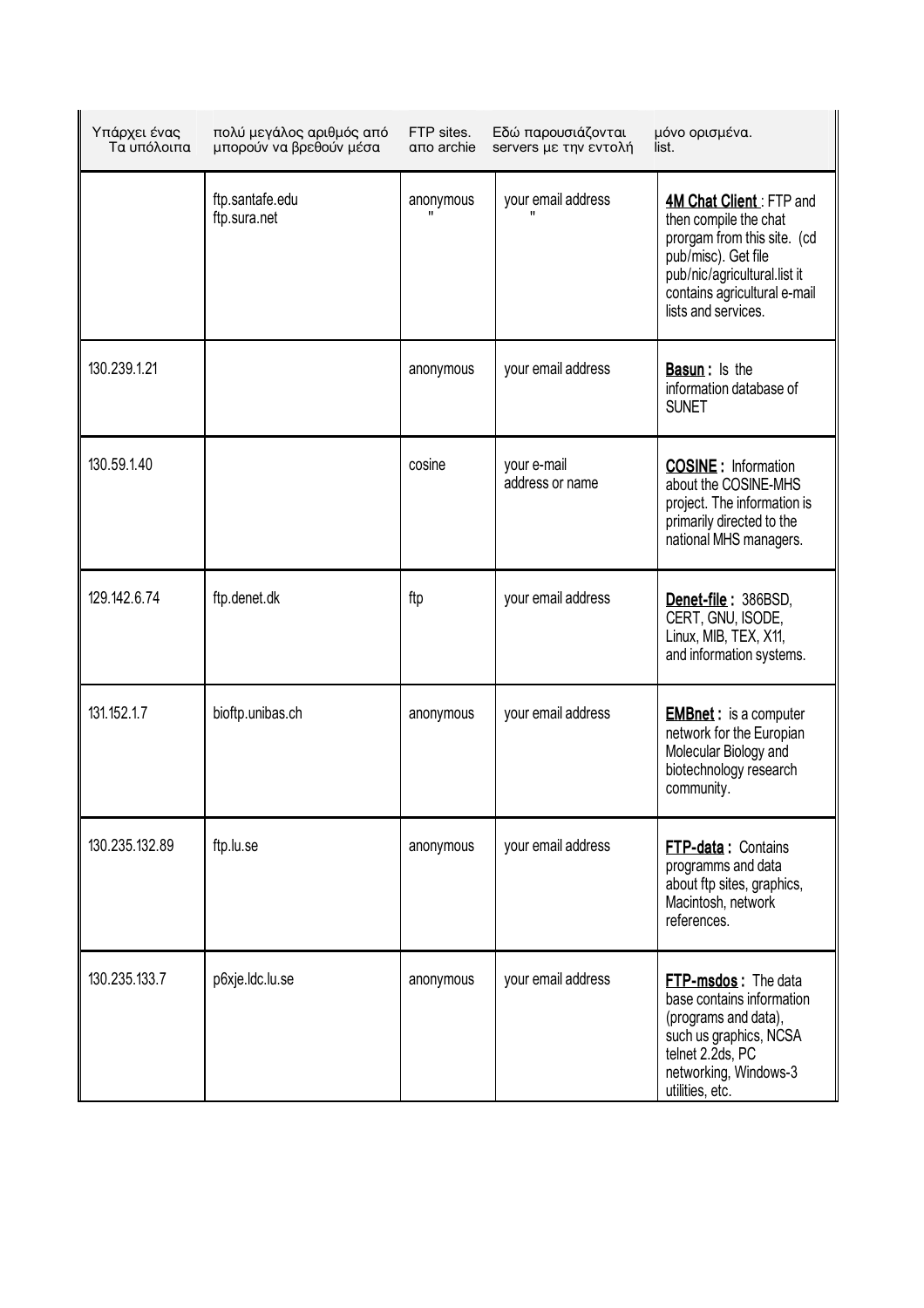|                | sunic.sunet.se                                                | anonymous                                    | your email address       | <b>FTP-sunic:</b> SUNIC is<br>offering anonymous ftp<br>of: RFC:s, GNU, Kermit,<br>News, etc. Fetch the<br><b>INDEX</b> file for a better<br>description. |
|----------------|---------------------------------------------------------------|----------------------------------------------|--------------------------|-----------------------------------------------------------------------------------------------------------------------------------------------------------|
| 128.32.184.254 | ocf.berkeley.edu<br>wuarchive.wustl.edu<br>sunset.cse.nau.edu | anonymous<br>$\mathbf{H}$                    | your email address<br>п  | <b>FTP Sites/Archives:</b><br>Docs, 5 puritytests, the<br>Bible, Dec. of Ind, lyricscd<br>/pub/Library<br>offers: Gif archive, pc                         |
|                | plaza.aarnet.edu.au<br>erratic.bradley.edu                    | $\mathbf{H}$<br>$\mathbf{H}$<br>$\mathbf{H}$ | п<br>п<br>$\blacksquare$ | software.                                                                                                                                                 |
|                | ftp.uu.net<br>archive.umich.edu                               | $\mathbf{H}$                                 | $\blacksquare$           | You name it, it's here!                                                                                                                                   |
|                | sumex-aim.stanford.edu                                        | $\mathbf{H}$                                 | $\mathbf{H}$<br>П        | offers: Software for MS-Dos<br>computers, Mac, Amiga,<br>Apple2, Apollo                                                                                   |
|                | oak.oakland.edu                                               | $\mathbf{H}$                                 |                          | offers: A huge software<br>archive for PCs and UNIX.<br>offers: How-to's about                                                                            |
|                | ftp.sura.net                                                  | $\mathbf{H}$                                 | П                        | internet (how to email, ftp,<br>telnet, etc.) in /pub/nic<br>offers: All the text/humor                                                                   |
|                | cathouse.aiss.uiuc.edu                                        | $\mathbf{H}$                                 | $\pmb{\mathsf{H}}$       | files you'd want (tv, sex) cd<br>misc/fun/humor                                                                                                           |
| 131.216.1.11   | ftp.nevada.edu                                                | anonymous                                    | your email address       | <b>Guitar Chords/TAB:</b><br>Tablature/Chords for guitar<br>in /pub/guitar.                                                                               |
| 129.189.4.184  | handicap.shel.isc-br.com                                      | anonymous                                    | your email address       | Handicap/Medical Site:<br>anonymous ftp of software<br>and medical info.                                                                                  |
| 130.235.148.26 | hugin.syo.lu.se                                               | anonymous                                    | your email address       | Hugin-ftp: contains<br>information of higher<br>education in Sweden,<br>and especially at Lund<br>University.                                             |
|                | nnsc.nsf.net                                                  | anonymous                                    | your email address       | Internet Resrce Guide:<br>compressed/tar'd list of net<br>resources in /resource-<br>guide.txt.tar.Z                                                      |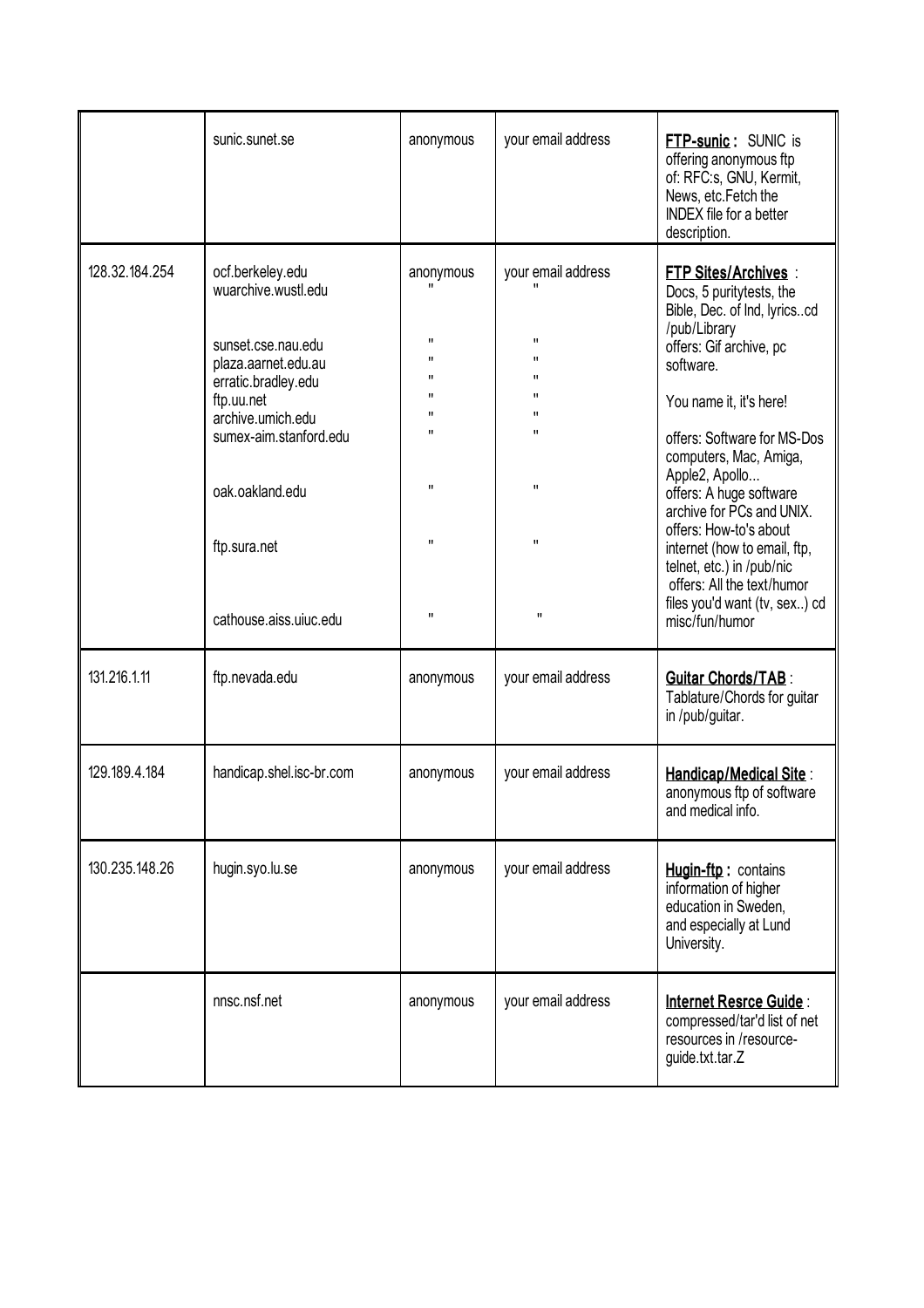|              | sulaw.law.su.oz.au                        | anonymous              | your email address                       | <b>Law Library: Law libraries</b><br>and legal research. Offers<br>copies of laws for each<br>state, computer laws, and<br>more! (cd /pub/law)                                         |
|--------------|-------------------------------------------|------------------------|------------------------------------------|----------------------------------------------------------------------------------------------------------------------------------------------------------------------------------------|
|              | dla.ucop.edu                              | anonymous              | your email address                       | Library Catalogs:<br>(pub/internet/libcat-guide)<br>"Library Catalogs on the<br>Internet: Strategies for<br>Selection and Use"<br>document (how, but not<br>where; also get one of the |
|              | ftp.unt.edu                               | anonymous              | your email address                       | following).<br>(library/libraries.txt)<br>"Accessing Bibliographic<br>Databases" document.                                                                                             |
| 192.33.33.22 | ftp.nisc.sri.com                          | anonymous              | your email address                       | <b>List of Lists: List of interest</b><br>groups/email lists in<br>/netinfo/interest-groups.                                                                                           |
|              | ftp.uwp.edu<br>ftp.iastate.edu            | anonymous<br>anonymous | your email address<br>your email address | Lyric/Music Server:<br>(in /pub/lyrics)<br>Lyrics, chords/tablature, and<br>music pictures.<br>$($ /pub/music $/$ $)$                                                                  |
|              | soaf1.ssa.gov                             | anonymous              | your email address                       | OSS-IS: offers: Many<br>FAQ's, ftp lists, library and<br>service lists, gov't<br>documents.                                                                                            |
|              | nifty.andrew.cmu.edu                      | anonymous              | your email address                       | Queer Resource Dir.<br>AIDS info/gay rights info.<br>Recommen get file:<br>README (cd pub/QRD)                                                                                         |
|              | gatekeeper.dec.com<br>mthvax.cs.miami.edu | anonymous<br>anonymous | your email address<br>your email address | Recipe Archives:<br>(cd pub/recipes)<br>(cd pub/recipes)<br>Anonymous ftp site for<br>MANY food recipes.                                                                               |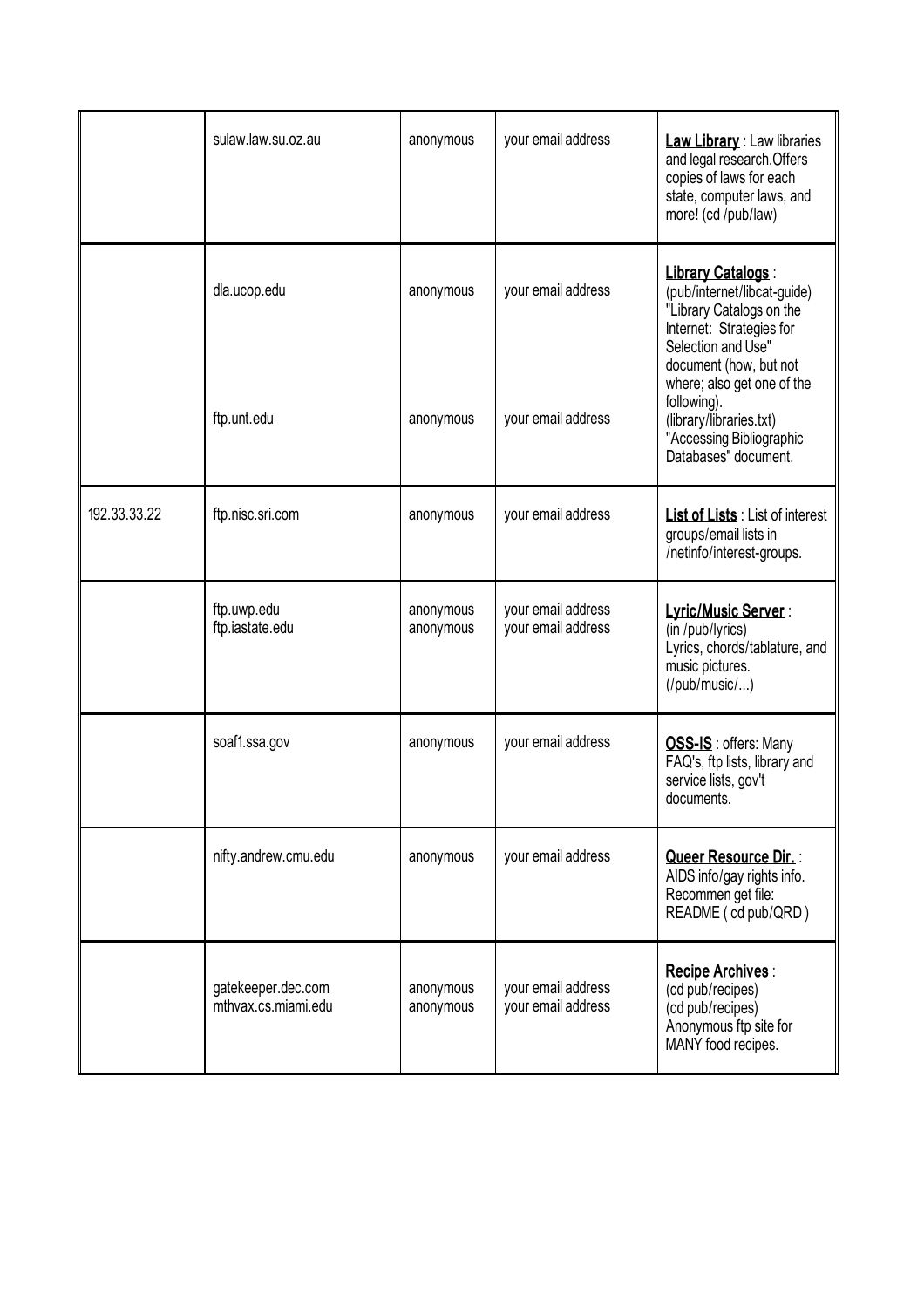| 130.206.1.1<br>130.206.1.2 |                                                                                                                          | anonymous           | guest                          | Redirisdoc: redIRIS<br>users guide. IRIS<br>Network Introduction.<br><b>Information Services</b><br>related to different<br><b>Operating Systems: VAX</b><br>/VMS, UNIX, NOS/VE,<br>VM/CMS                                                     |
|----------------------------|--------------------------------------------------------------------------------------------------------------------------|---------------------|--------------------------------|------------------------------------------------------------------------------------------------------------------------------------------------------------------------------------------------------------------------------------------------|
|                            | ftp.cwru.edu                                                                                                             | anonymous           | your email address             | <b>Supreme Court Rulings:</b><br>ASCII files of Supreme Court<br>rulings in directory /hermes                                                                                                                                                  |
| 130.59.1.40                | nic.switch.ch                                                                                                            | anonymous           | your e-mail<br>address or name | <b>Switchinfo: File-based</b><br>information service for<br>the Swiss academic<br>community and SWITCH<br>clients.                                                                                                                             |
|                            | vmd.cso.uiuc.edu                                                                                                         | anonymous           | your email address             | <b>Weather Maps: Surface</b><br>analysis & current infrared<br>weather maps GIFs. (cd wx)                                                                                                                                                      |
|                            | sipb.mit.edu                                                                                                             | anonymous           | your email address             | <b>Whois Service List:</b><br>(pub/whois/whois-<br>servers.list) offers: List of<br>"whois" servers.                                                                                                                                           |
| Use the                    | command:<br><b>MAIL</b>                                                                                                  | <address></address> |                                |                                                                                                                                                                                                                                                |
|                            | almanac@esusda.gov<br>almanac@ces.ncsu.edu<br>almanac@oes.orst.edu<br>almanac@ecn.purdue.edu<br>almanac@silo.ucdavis.edu |                     |                                | Almanac mail servers :<br>USDA market news, articles<br>about the use of computer in<br>agricultural science, and<br><b>Extension Computing</b><br>Technology Newsletters. In<br>body of letter: send guide<br>Other commands: send<br>catalog |
|                            | info@arrl.org                                                                                                            |                     |                                | Amateur Radio: offers:<br>Ascii files about Amateur<br>Radio and electronics.<br>Body of letter: help, info,<br>send <filename> or quit (ie<br/>send prospect)</filename>                                                                      |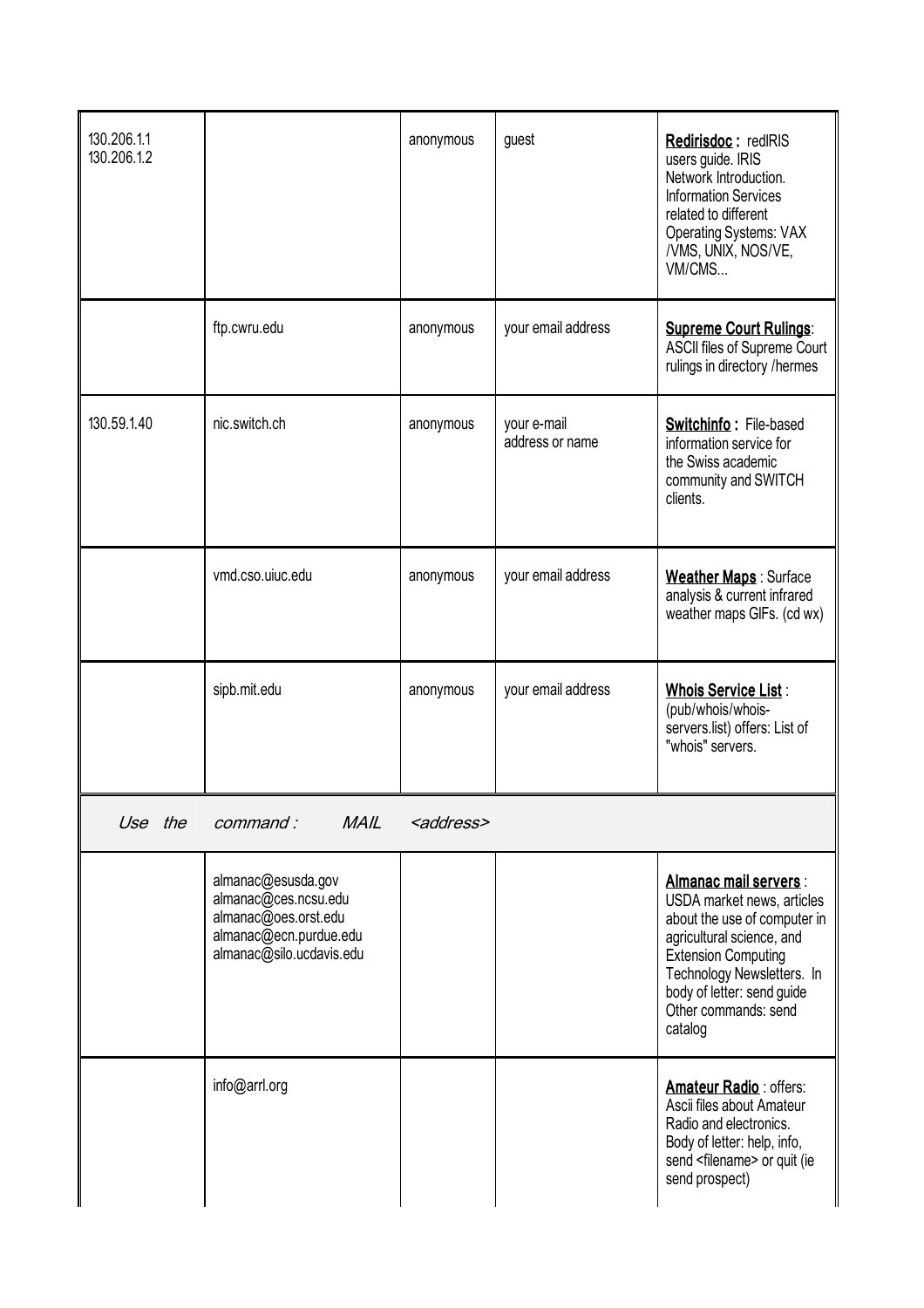| archie@ <insert of<br="" one="">THE ARCHIE ADDRESSES<br/>HERE&gt;</insert>                        |  | <b>Archie Mail Servers:</b><br>alterative Archie access to<br>those w/o ftp or telnet.                                                                                                                        |
|---------------------------------------------------------------------------------------------------|--|---------------------------------------------------------------------------------------------------------------------------------------------------------------------------------------------------------------|
| cancernet@icicb.nci.nih.gov                                                                       |  | <b>CancerNet:</b> Cancer info.<br>statements thru email. Body -<br>of-letter: help or spanish                                                                                                                 |
| judge@morrolan.eff.org<br>judge@gu.uwa.edu.au<br>judge@shrike.und.ac.za<br>judge@u.washington.edu |  | <b>Diplomacy:</b> Play the<br>Avalon Hill game Diplomacy<br>via email. Body-of-letter:<br>help<br>Note: No new games are<br>forming on the u.washington<br>Judge, but substitute players<br>are still needed. |
| FaxGate@elvis.sovusa.com                                                                          |  | FaxGate: Send a Fax via<br>computer. In body-of-<br>message: help                                                                                                                                             |
| jal@uiuc.edu                                                                                      |  | Fileserver via Email:<br>Humor, ASCII, etc. At<br>begining of line in message:<br>Filesend: help                                                                                                              |
| ftpmail@decwrl.dec.com                                                                            |  | <b>FTP Mail: Subject: (hit</b><br>return) Body-of-letter: help<br>(return) quit Offers: ftp via<br>email                                                                                                      |
| bitftp@pucc.princeton.edu                                                                         |  | <b>FTP Mail</b> : Body-of-letter:<br>help or ftplist for a list of<br>anon. ftp sites.                                                                                                                        |
| gene-server@bchs.uh.edu<br>retrieve@ncbi.nlm.nih.gov<br>blast@ncbi.nlm.nih.gov                    |  | <b>Genetics Bank: Subject:</b><br>help Offers: genetic<br>database/nucleic<br>acid/protein sequence.                                                                                                          |
| mlol-request@wariat.org                                                                           |  | List of Lists:<br>(music list of lists) List of<br>interest groups/email lists in<br>/netinfo/interest-groups.                                                                                                |
| resolve@cs.widener.edu<br>dns@grasp.insa-lyon.fr                                                  |  | IP Address Resolver: (body<br>of letter: help) usage: in body-<br>of-letter: site <address here=""><br/>Mails you IP address of site.</address>                                                               |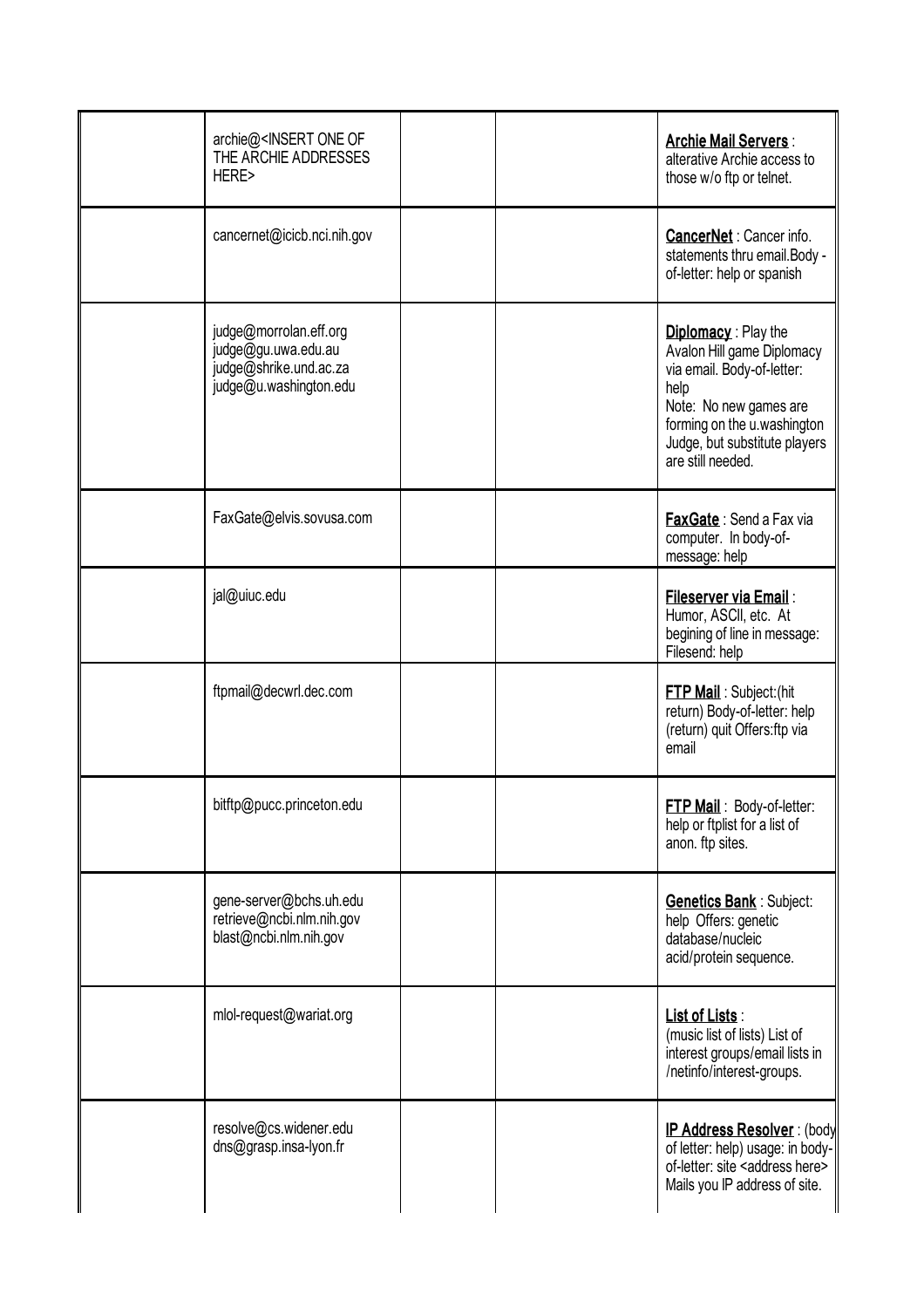| mail-server@pit-<br>manager.mit.edu                           |  | Mail Srver/Usr Lookup: in<br>body of mail message: send<br>usenet-addresses/[name<br>searching for]                           |
|---------------------------------------------------------------|--|-------------------------------------------------------------------------------------------------------------------------------|
| listserv@vm.marist.edu (internet)<br>listserv@marist (bitnet) |  | <b>Music Newsletter: Body-</b><br>of-letter: SUBSCRIBE<br>UPNEWS <your full="" name=""><br/>Offers: Reviews, intviews.</your> |
| netlib@ornl.gov<br>netlib@uunet.uu.net                        |  | <b>NetLib</b> : Subject: (hit return)<br>Body-of-letter: send index<br>Offers: Software thru email                            |
| [newsgroup]@cs.utexas.edu                                     |  | <b>News Mail Servers: Post to</b><br>Usenet news via email. (eg.<br>$[newsgroup] = alt-bbs)$                                  |
| oracle@cs.indiana.edu                                         |  | Oracle : subject: help<br>offers: The Usenet Oracle<br>answers all your questions!                                            |
| PaperGate@elvis.sovusa.com                                    |  | PaperGate: Send a letter<br>via computer. In body-of-<br>message: help                                                        |
| info@soaf1.ssa.gov                                            |  | OSS-IS: with "send index"<br>as your msg. offers: Many<br>FAQ's, ftp lists, library and<br>service lists, gov't<br>documents. |
| mwilkenf@silver.ucs.indiana.edu                               |  | Sid's Music Server:<br>Subject: BOOTHELP<br>Offers: Lists of rare live<br>recordings, cd's for sale.                          |
| statlib@lib.stat.cmu.edu                                      |  | <b>StatLib Server: Mail with</b><br>line: send index. Offers:<br>Prgms, Datasets, etc. for<br>statisticians.                  |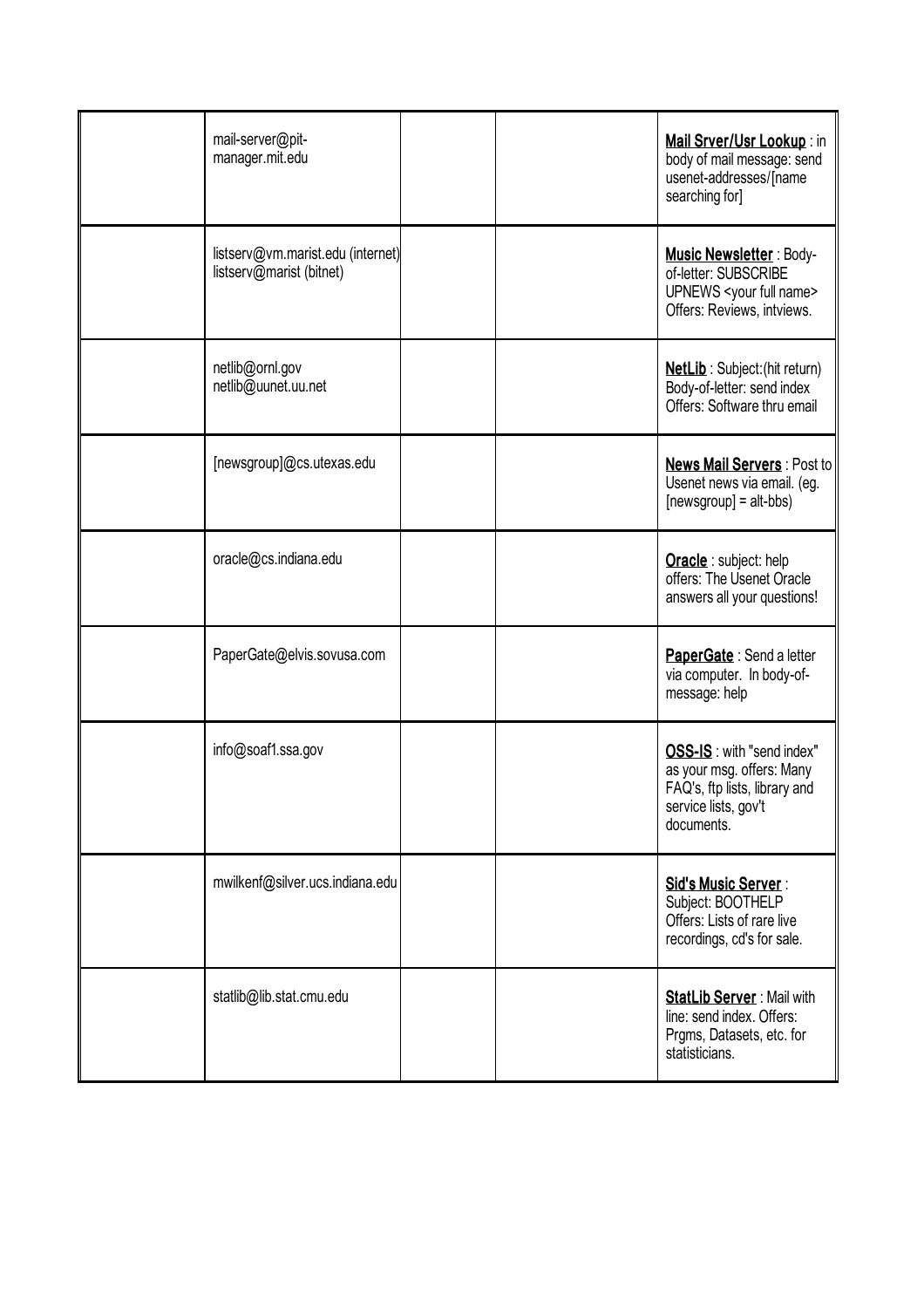|                | Used-Music-<br>Server@cs.ucsb.edu |                     |                   | <b>Used Music Server:</b><br>subject: help<br>offers: Users can<br>buy/sell/trade<br>CDs/LPs/Tapes or<br>subscribe to the list. |
|----------------|-----------------------------------|---------------------|-------------------|---------------------------------------------------------------------------------------------------------------------------------|
|                | jtchern@ocf.berkeley.edu          |                     |                   | <b>Baseball Scores:</b><br>Subject: <b>MLB</b><br>The latter will subscribe you<br>to receive Major League<br>scores daily!     |
|                | dns@grasp.insa-lyon.fr            |                     |                   | <b>UUCP</b> map entries by mail<br>: (body: help) usage: in<br>body-of-letter: uucp<br>uucp site Mails you UUCP<br>map entry    |
|                | service@nic.ddn.mil               | whois               |                   | <b>Whois Services:</b><br>(w/ subject: help)<br>offers: Way to find internet<br>address given a keyword.                        |
| Use the        | <i>command :</i><br><b>PAD</b>    | <address></address> |                   |                                                                                                                                 |
| 204334507201   |                                   | <b>LIBRARY</b>      |                   | <b>ABERD - OPAC</b>                                                                                                             |
| 204334502250   |                                   |                     |                   | <b>ABERY-OPAC: Online</b><br>Public Catalogue of Library<br>of Aberystwyth                                                      |
| 20433240070089 |                                   |                     | password required | <b>ACONTDIR</b>                                                                                                                 |
| 20433450760050 |                                   |                     | password required | AND - OPAC : library of St.<br>Andrews University                                                                               |
| 204334508600   |                                   | <b>INFO</b>         |                   | <b>ANG-OPAC:</b> Library of<br>East-Anglia Computing                                                                            |
| 20433450760050 |                                   |                     | password required | <b>AUD-OPAC</b>                                                                                                                 |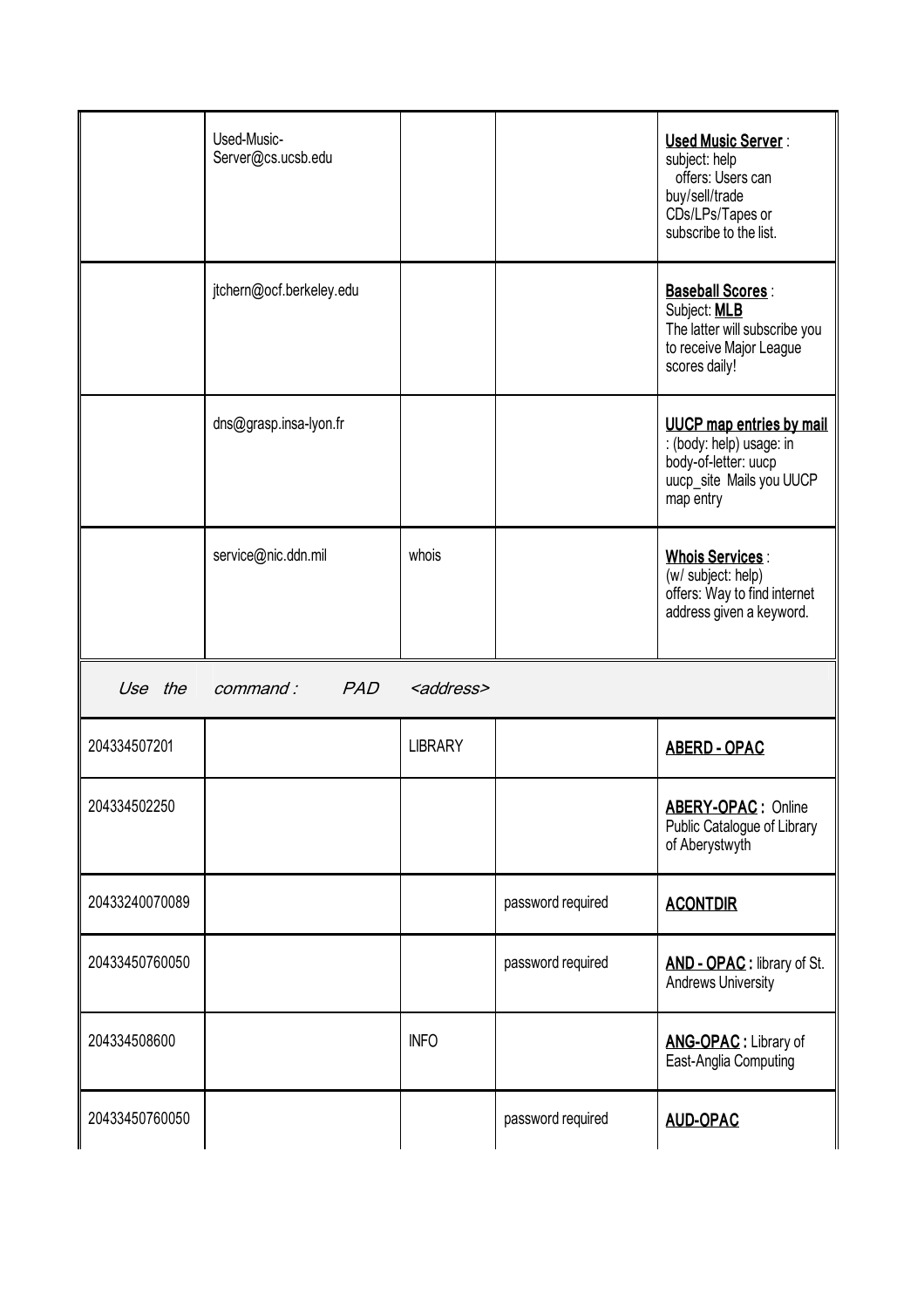| 20433450230000                  |             |         |                   | <b>BANG-OPAC: library of</b><br>Bangor                                                                                                          |
|---------------------------------|-------------|---------|-------------------|-------------------------------------------------------------------------------------------------------------------------------------------------|
| 204334504491                    |             |         |                   | <b>BANK-OPAC:</b> Library of<br>South Bank Polytechnic                                                                                          |
| 20433450620368                  |             |         | OPAC              | <b>BATH-OPAC:</b> Library of<br>Bath                                                                                                            |
| 20433450290024                  |             |         |                   | <b>BELF-OPAC:</b> Library of<br>Queens                                                                                                          |
| 20434240001010                  |             |         |                   | <b>BIBSYS: A Database</b><br>containing information on all<br>available literature of<br>Norwegian University and<br>College libraries          |
| 20433450455001                  |             |         |                   | <b>BLAISELINE</b> : Is an on line<br>bibliographic service<br>providing access to 28<br>databases, containing<br>approx.14 million records.     |
| 20433450710511                  |             |         | janet             | <b>BUB1</b> : Is the "Bullet in Board<br>for Libraries"                                                                                         |
| 2043044008699                   |             |         |                   | <b>CAOS-CAMM:</b> Is a Dutch<br>national research supporting<br>facility whitch offers on-line<br>services in the field of<br>chemical research |
| 2043044000180                   | <b>INFO</b> |         |                   | <b>CELEX:</b> Dutch and English<br>lexical databases to be used<br>for research into language<br>and speech                                     |
| 20433450399915                  |             | concise | concise           | <b>CONCISE</b> : Central<br>Information Service of<br>Europe.                                                                                   |
| 2043284000050<br>20432840000182 |             |         | password required | <b>CERN</b>                                                                                                                                     |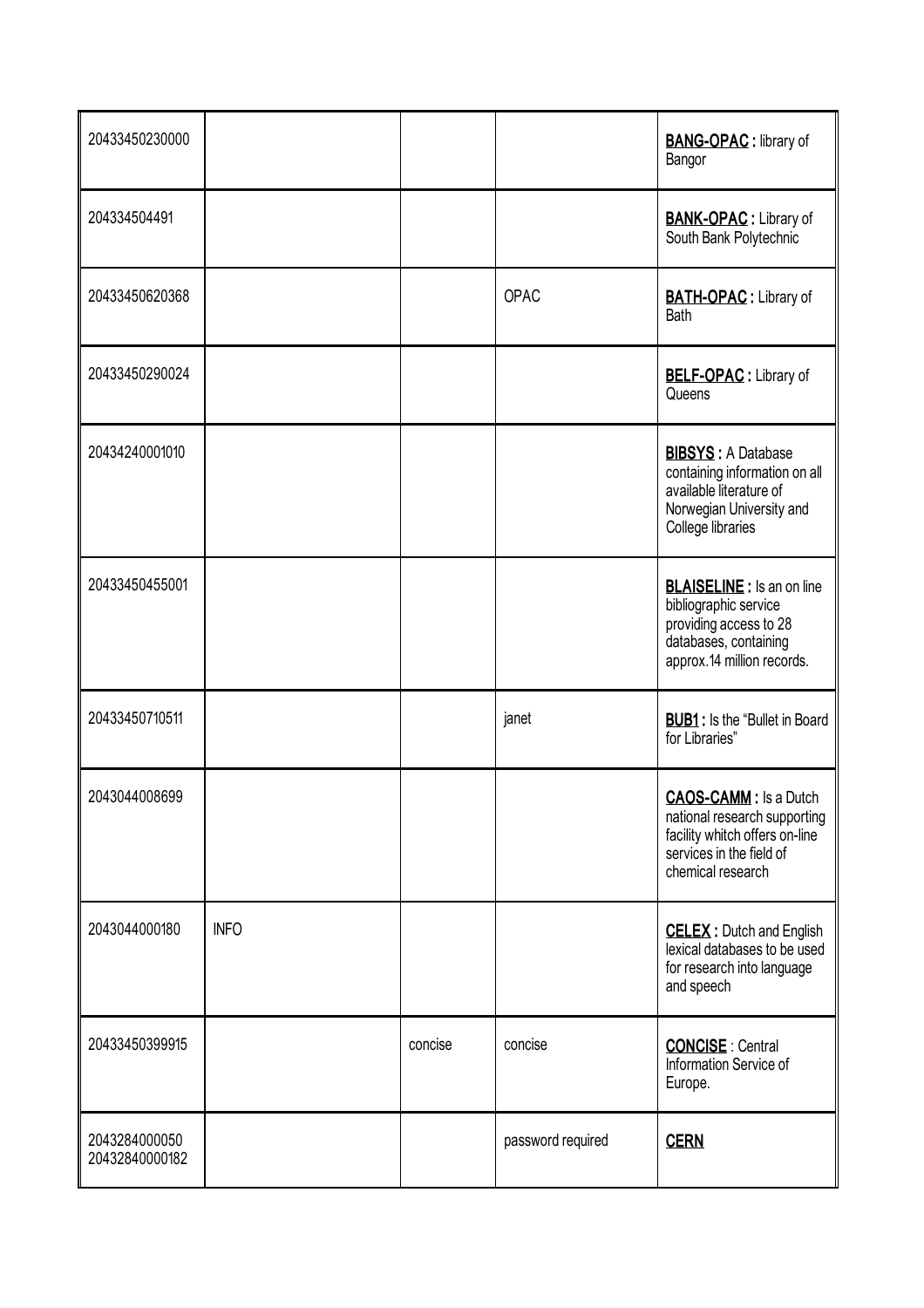| 20432830000644  |         |                   | <b>DATA-STAR: Database</b><br>server                                                                                                |
|-----------------|---------|-------------------|-------------------------------------------------------------------------------------------------------------------------------------|
| 2043625130015   | infosys | none required     | <b>DFNINFO: Information</b><br>about DFN and the x.25<br>issenschaftsnetz (WIN),<br>EuropeNET (IXI), database,<br>etc.              |
| 2043624230303   | Pad-dua |                   | <b>DFNDIR:</b> Directory Service<br>based on QUIPPU Software<br>Name Server functions,<br>Support for X.400 and<br>FTAM.            |
| 204334505001    |         | password required | <b>EARN OSI - Gate</b>                                                                                                              |
| 2043703004      |         | <b>ECHO</b>       | <b>ECHO-NEWS: This</b><br>database is the online<br>version of ECHO NEWS, the<br>quarterly newsletter which is<br>prodused by ECHO. |
| 20433703004     |         | password required | <b>EKO:</b> Europian information<br>bank.                                                                                           |
| 023425272424112 |         | password required | <b>EUDISED council of</b><br>Europe, British telecom                                                                                |
| 204372500002    |         | password required | <b>Eurocom Conferense</b><br><b>Services</b>                                                                                        |
| 0272431520003   |         | password required | <b>EUROCONTACT</b>                                                                                                                  |
| 2043044010599   |         |                   | <b>EXCERPTA: Applied &amp;</b><br>applications-oriented<br>informations in the fields of<br>humanities & social<br>sciences.        |
| 2043703004      |         |                   | <b>IM-NEWS</b>                                                                                                                      |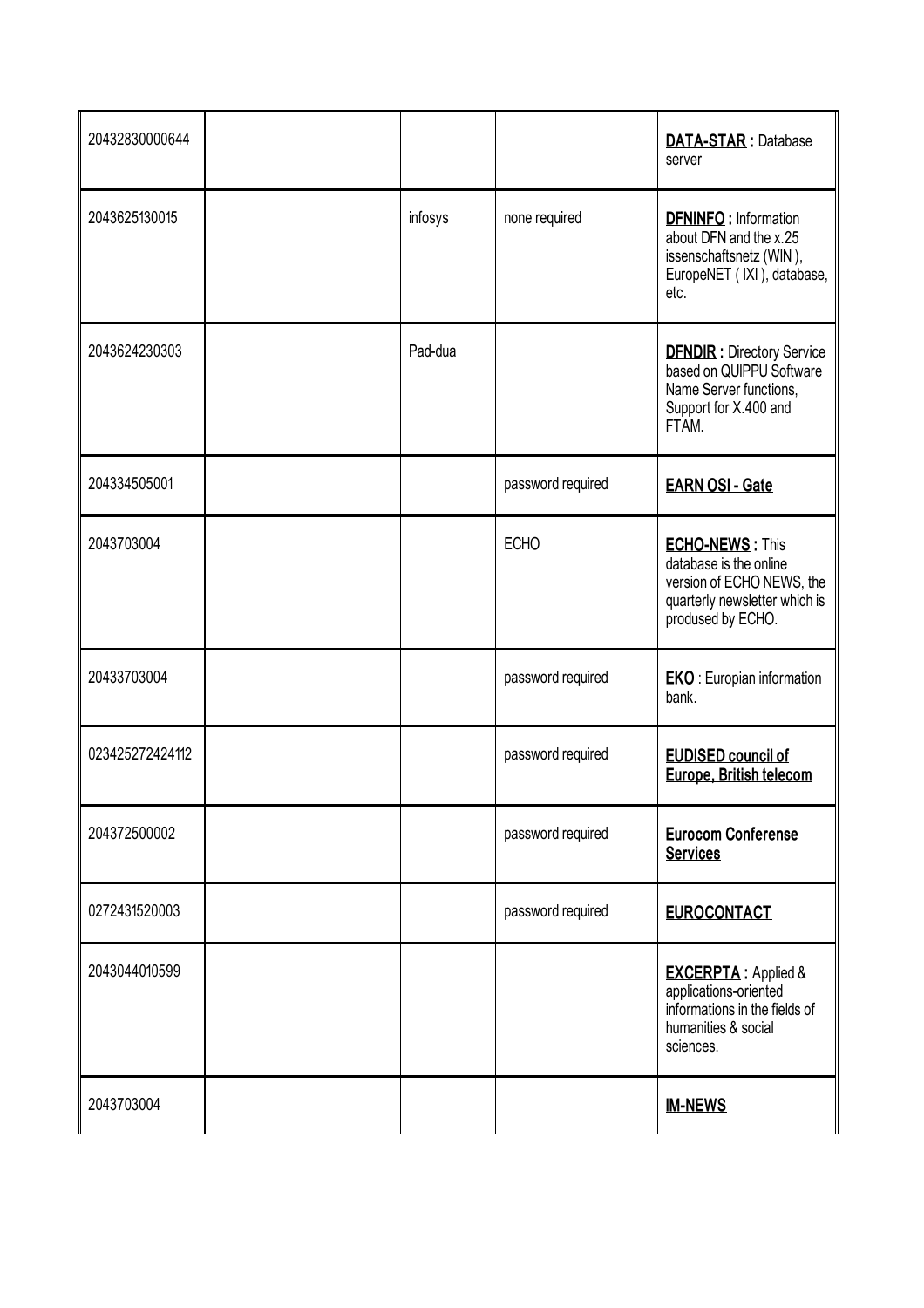| 204334505002    | news      | guest             | <b>JANET NEWS: This</b><br>service is run by the joint<br>network team to provide<br>networking information to the<br>JANET community.                                                         |
|-----------------|-----------|-------------------|------------------------------------------------------------------------------------------------------------------------------------------------------------------------------------------------|
| 204334504099    |           | password required | <b>LIBERTAS</b>                                                                                                                                                                                |
| 20433450400210  |           | password required | <b>MHS - Relay</b>                                                                                                                                                                             |
| 020807500123456 |           | password required | <b>Missive Messagerie</b>                                                                                                                                                                      |
| 204334506201    | anonymous | guest             | <b>NISS</b> (Janet UK information<br>server) : The national<br>information on software and<br>services Bulletin Board.                                                                         |
| 204334501400    |           |                   | <b>NPDSA:</b> Consists of a large<br>collection of Public Domain<br>and ShareWare software for<br>a number popular<br>microcomputer systems, run<br>for the benefit of the whole<br>community. |
| 0234233400101   |           | password required | <b>PROTEAS</b>                                                                                                                                                                                 |
| 2043625130015   | qom       | none required     | QOM: Conferences on<br>several DFN- and network<br>related topics.                                                                                                                             |
| 0240200100110   |           |                   | QZ-COM                                                                                                                                                                                         |
| 2043145100102   | anonymous | guest             | <b>REDIRISDIR: Directory</b><br>service based on QUIPU<br>software.                                                                                                                            |
| 204340450006    | anonymous | guest             | <b>SE-MASTER: Root DSA</b><br>for c=SE.                                                                                                                                                        |
| 2043345076004   |           | password required | <b>SAULCAT</b> : st. Andrews<br>University Library Catalogue<br>Systems.                                                                                                                       |